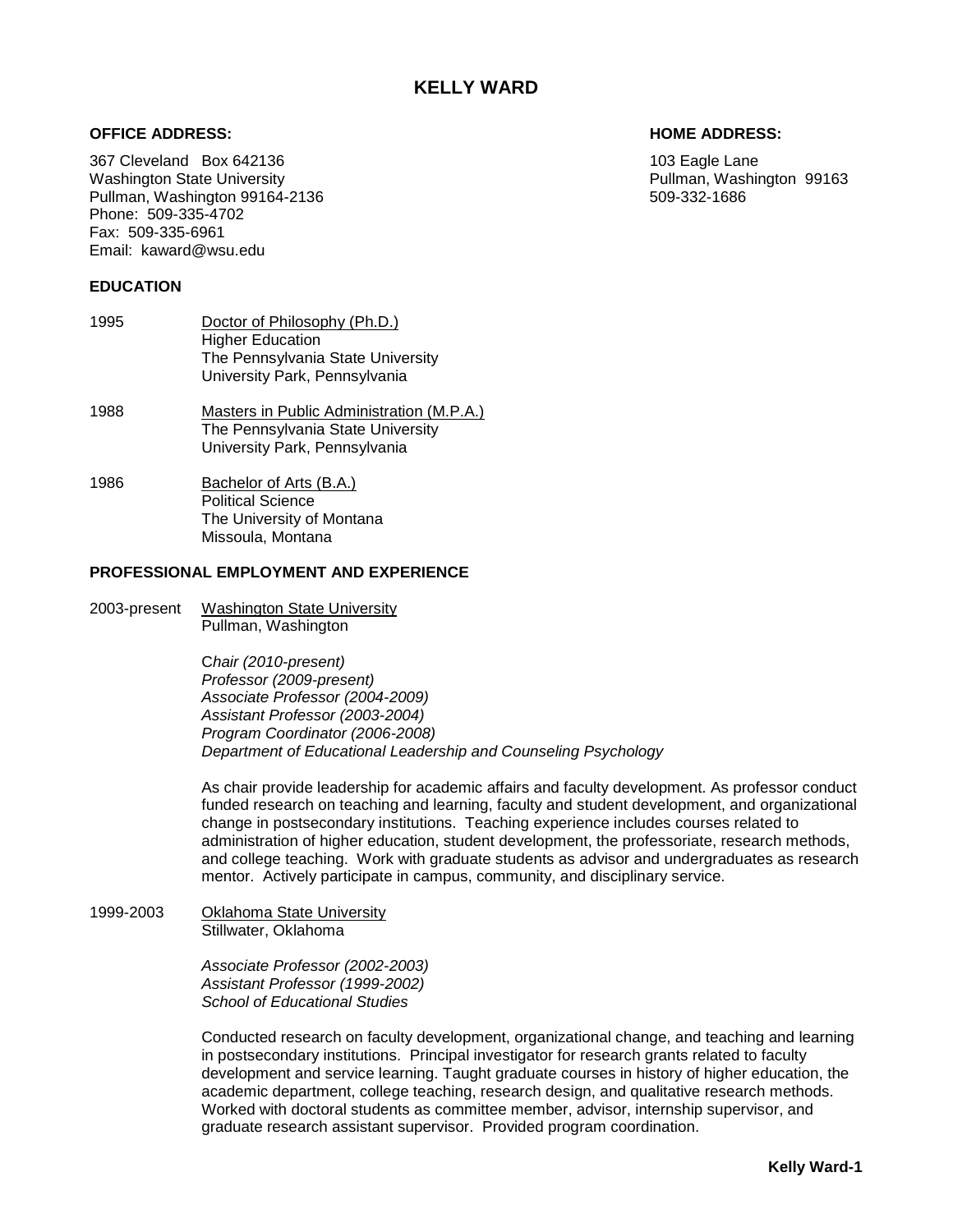#### 1994-1999 The University of Montana Missoula, Montana

*Assistant Professor (1997-1999) Adjunct Assistant Professor (1995-1997) Department of Educational Leadership and Counseling*

Conducted research related to curricular change, graduate education, leadership, and service learning in colleges and universities. Principal investigator for grants related to the integration of service learning in higher education curricula. Taught graduate courses in research methods and design, qualitative research, statistics, history of higher education, the college student, and student services. Worked with doctoral students as committee member and chair.

*Director (1996-1997) Volunteer Action Services*

Oversaw the operation of Volunteer Action Services--the volunteer and service learning office for The University of Montana. Responsibilities included faculty development and curricular integration of academically relevant service. Managed student employees, office budgets, and external grant procurement.

*Service Learning Director (1994-1997) The Montana Campus Compact*

Consulted with member campuses of the Montana Campus Compact, a consortium of colleges and universities working to incorporate community service into their curricula. Primary responsibilities included faculty development workshops to member campuses, informing large and diverse audiences about service learning, overseeing publications, creating a resource library for faculty and students at member campuses, disseminating faculty development grants, evaluation, and grant procurement.

*Instructor (1994-1997) The Davidson Honors College*

Developed and taught honors courses inclusive of service learning opportunities. Course load included a Freshman Seminar and an advanced undergraduate seminar. Faculty advisor for community service interns.

1990-94 Center for the Study of Higher Education The Pennsylvania State University University Park, Pennsylvania

#### *Research Assistant*

Worked with Professor Estela Bensimon, Senior Research Associate, to receive a grant from TIAA-CREF to write a handbook for department chairs entitled "Working with Junior Faculty." Responsibilities included organizing data and resources from a national study of new faculty and principal authorship for completing the manuscript. Designed and implemented the University's Tenure-Track Faculty Study, a study of over 500 tenure-track faculty at Penn State. Created the survey instrument, gathered and analyzed data, co-authored the final report, and presented the findings to faculty and administrative groups. Research activities included manuscript preparation, library searches, and literature reviews. Administrative activities included organizing conferences, planning the speaker series, reviewing conference proposals, and assisting senior researchers with their scholarly pursuits.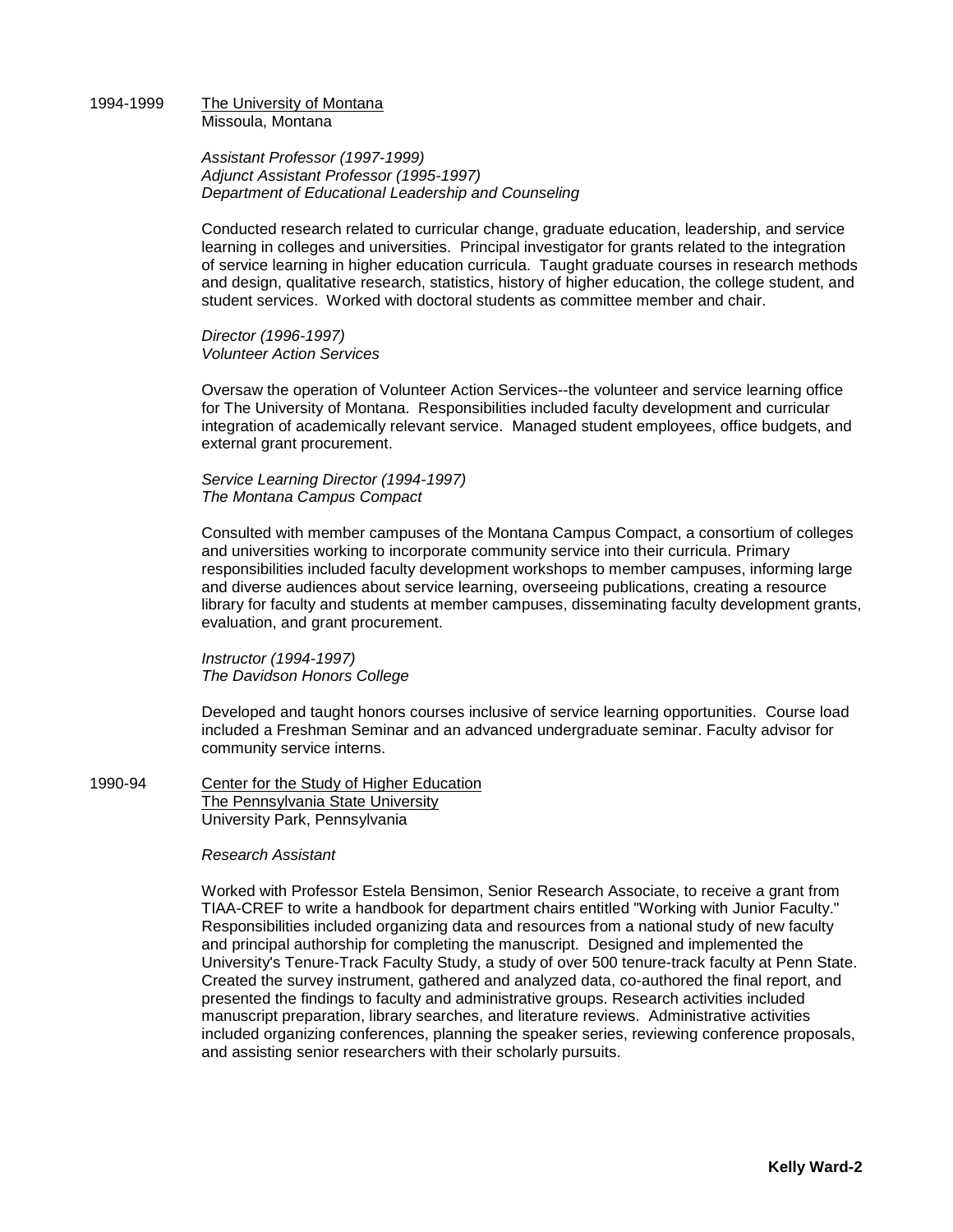## **PUBLICATIONS Books**

- Ward, K., & Wolf-Wendel, L. (2012). Academic Motherhood: How Faculty Manage Work and Family. New Brunswick, NJ: Rutgers University Press.
- Braskamp, L., Trautvetter, L., & Ward, K. (2006). Putting Students First: How Colleges Develop Students Purposefully. Bolton, MA: Anker.
- Wolf-Wendel, L., Twombly, S., Tuttle, K., Ward, K., & Gaston, J. (2004). Reflecting Back, Looking Forward: Civil Rights and Student Affairs. Washington, DC: NASPA.
- Ward, K. (2003). Faculty Service Roles and the Scholarship of Engagement. San Francisco: Jossey Bass.
- Bensimon, E.M., Ward, K., & Sanders, K. (2000). The Department Chair's Role in Developing New Faculty into Teachers and Scholars. Boston, MA: Anker.
- Bensimon, E.M. with LaSalle, L. & Ward, K. (1994). Multicultural Teaching and Learning: Strategies for Change. University Park, PA: National Center for Postsecondary Teaching, Learning, and Assessment.

# **Peer-Reviewed Journals**

- Moore, T., & Ward, K. (2010). Integrating Teaching, Research, and Service: An Organizational Culture Perspective. Michigan Journal of Community Service Learning, 17(1), 44-58.
- Wolf-Wendel, L., Ward, K., & Kinzie, J. (2009). A Tangled Web of Terms: The Overlap and Unique Contribution of Involvement, Engagement, and Integration to Understanding College Student Success. Journal of College Student Development, 50, 407-428.
- Trautvetter, L.C., Braskamp, L.A., & Ward, K. (2008). Reducing Stress for New Faculty at Church-Related Colleges and Universities. Stress, Trauma and Crisis: An International Journal.
- Moore, T. L., & Ward, K. (2008). Documenting Engagement: Faculty Perspectives on Self-Representation for Promotion and Tenure. Journal of Higher Education Outreach and Engagement, 12(4), 5-27.
- Braskamp, L.A., Trautvetter, L.C., & Ward, K. (2008). Putting Students First: Promoting Lives of Purpose and Meaning. About Campus, 13(1), 26-32.
- Wolf-Wendel, L., Twombly, S., & Ward, K. (2007). Faculty Life at Community Colleges: The Perspective of Women with Children. Community College Review, 34(4), 255-281.
- Wolf-Wendel, L., & Ward, K. (2006). Faculty Life at Comprehensive Universities: Between a Rock and a Hard Place. Journal of the Professoriate, 1(2), 1-21.
- Wolf-Wendel, L., & Ward, K. (2006). Academic Life and Motherhood: Variations by Institutional Type. Higher Education, 52(3), 487-521.
- Gaston, J., Tuttle, K., Wolf-Wendel, L., Twombly, S., & Ward, K. (2005). Disciplinarian to Change Agent: Student Affairs Practitioners and the Civil Rights Era. NASPA Journal, 42(3), 263-282.
- Ward, K., Trautvetter, L.C., & Braskamp, L. (2005). Putting Students First: Creating a Climate of Support and Challenge. Journal of College and Character. 6(8), 1-5.
- Ward, K., & Wolf-Wendel, L. (2004). Academic Motherhood: Managing Complex Roles in Research Universities. Review of Higher Education. 27, 233-257.
- Foster, L., McGovern, D., & Ward, K. (2002). College Leadership: Learning from Experience. The Journal of Leadership Studies, 8, 29-41.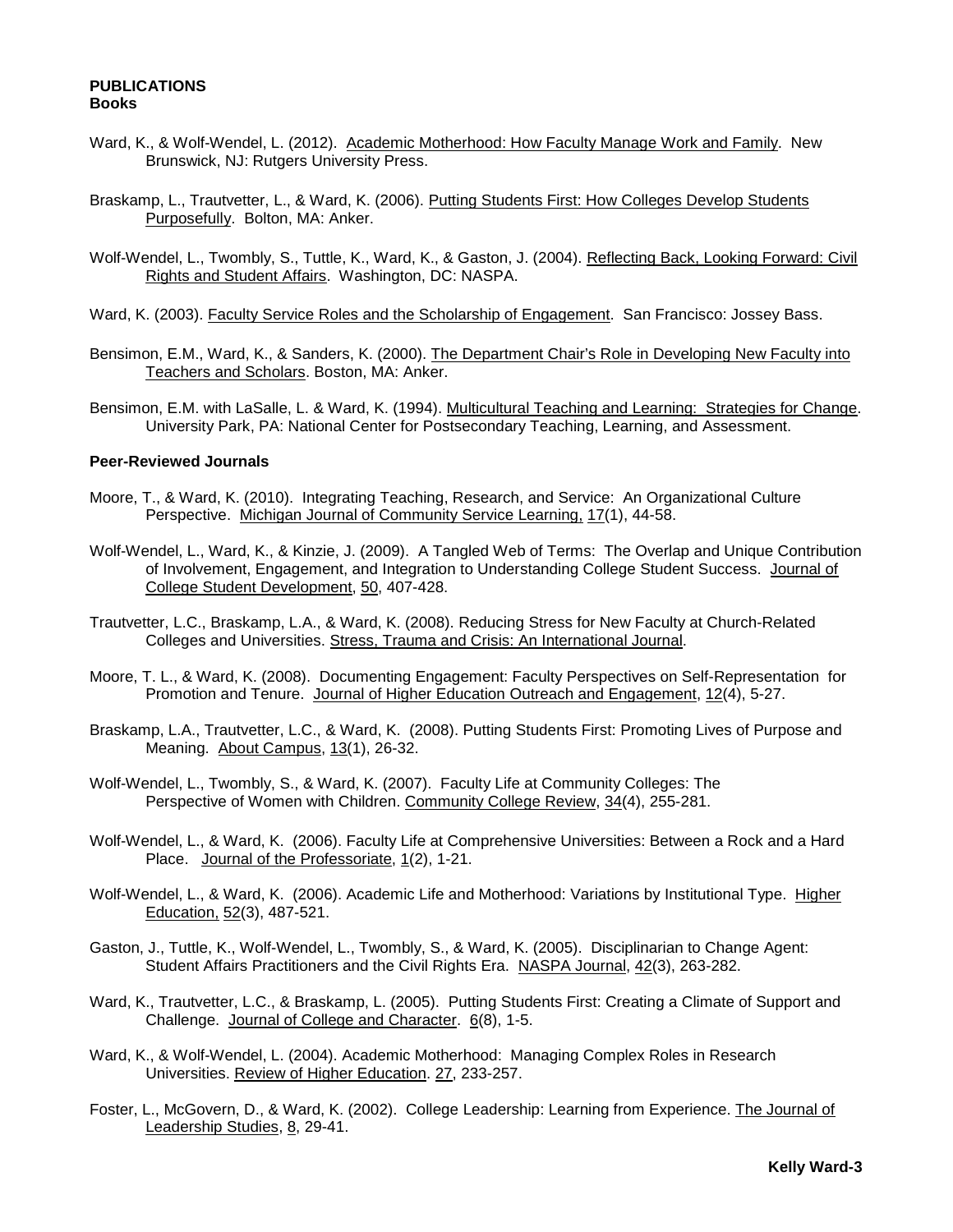- Ward, K., & Vernon, A. (2000). Campus and Community Partnerships: Encouraging Effective Practice. NSEE Quarterly, 25, 1; 29-31.
- Ward, K., & Wolf-Wendel, L. (2000). Community-Centered Service Learning: Moving from *Doing For* to *Doing With.* American Behavioral Scientist, 43, 767-780.
- Ward, K. (1999). Service Learning: Coming of Age. Academic Exchange Quarterly, 4, 5-6.
- Vernon, A., & Ward, K. (1999). Campus and Community Partnerships: Assessing Impacts and Strengthening Connections. Michigan Journal of Community Service Learning, 6, 30-37.
- Flannery, D., & Ward, K. (1999). Service Learning: A Vehicle for Developing Cultural Competence in Health Education. American Journal of Health Behavior, 23, 323-331.
- Zederayko, M.W., & Ward, K. (1999). Art Class: What to Do When Students Can't Hold a Pencil? Art Education, 52, 18-22.
- Zederayko, G., & Ward, K. (1999). Schools as Learning Organizations: How Can the Work of Teachers Be Both Teaching and Learning? NASSP Bulletin*,* 83, 35-45.
- Foster, L., & Ward, K. (1998). The Internship Experience in the Preparation of Higher Education Administrators: A Programmatic Perspective. The AASA Professor, 22, 14-18.
- Cracolice, M., & Ward, K. (1998). Integrating Service Learning into the College Chemistry Curriculum. Chemical Educator, 3. URL: http://journals.springer-ny.com/chedr.
- Ward, K., & McKenna, M.J. (1998). Education Beyond the Walls: Connecting Campus and Community. The Researcher, 13, 46-53.
- Ward, K., & Vernon, A. (1998). Service Learning: Defining the Basics. Academic Exchange Quarterly, 2, 14-17.
- McKenna, M.J., & Ward, K. (1996). Service Learning: A Culturally Relevant Pedagogy. Thresholds in Education*,* 22*,* 18-22.
- Ward, K. (1996). Service Learning: Reflections on Institutional Commitment. Michigan Journal of Community Service Learning, 3, 55-65.
- Ward, K., Bensimon, E.M., & Sanders, K. (1996, Winter). The Department Chair's Role in Working With Junior Faculty. The Department Chair, 6, 7-9.
- Ward, K. (1995). Service Learning in Honors Education: Involving Students in Citizenship and Social Change. The National Honors Report, Vol. XVI, 45-46.
- Ward, K. (1995). Women Faculty: Barriers and Supports to Tenure. Writings from the Third Wave: A Graduate Student Journal, 35-56.

#### **Book Chapters**

- Ward, K. (chapter submitted). Which Public To Serve? In Ream, T. C. & Braxton, J. M. (Eds.), Crisis on Campus? Hopeful Responses from Ernest L. Boyer. Albany, NY: SUNY.
- Ward, K. (2010). Doctoral Student Socialization for Service. In Gardner, S & Mendoza, P. (Eds.). On Becoming a Scholar: Socialization and Development in Doctoral Education (pp. 57-77). Sterling, VA: Stylus.
- Ward, K., & Moore, T. (2010). Defining the "Engagement" in Community Engagement. In Fitzgerald, H., Burack, C. & Seifer, S.D. (Eds.). Handbook of Engaged Scholarship: Contemporary Landscapes, Future Directions. (pp. 39-54). Lansing, MI: Michigan State University.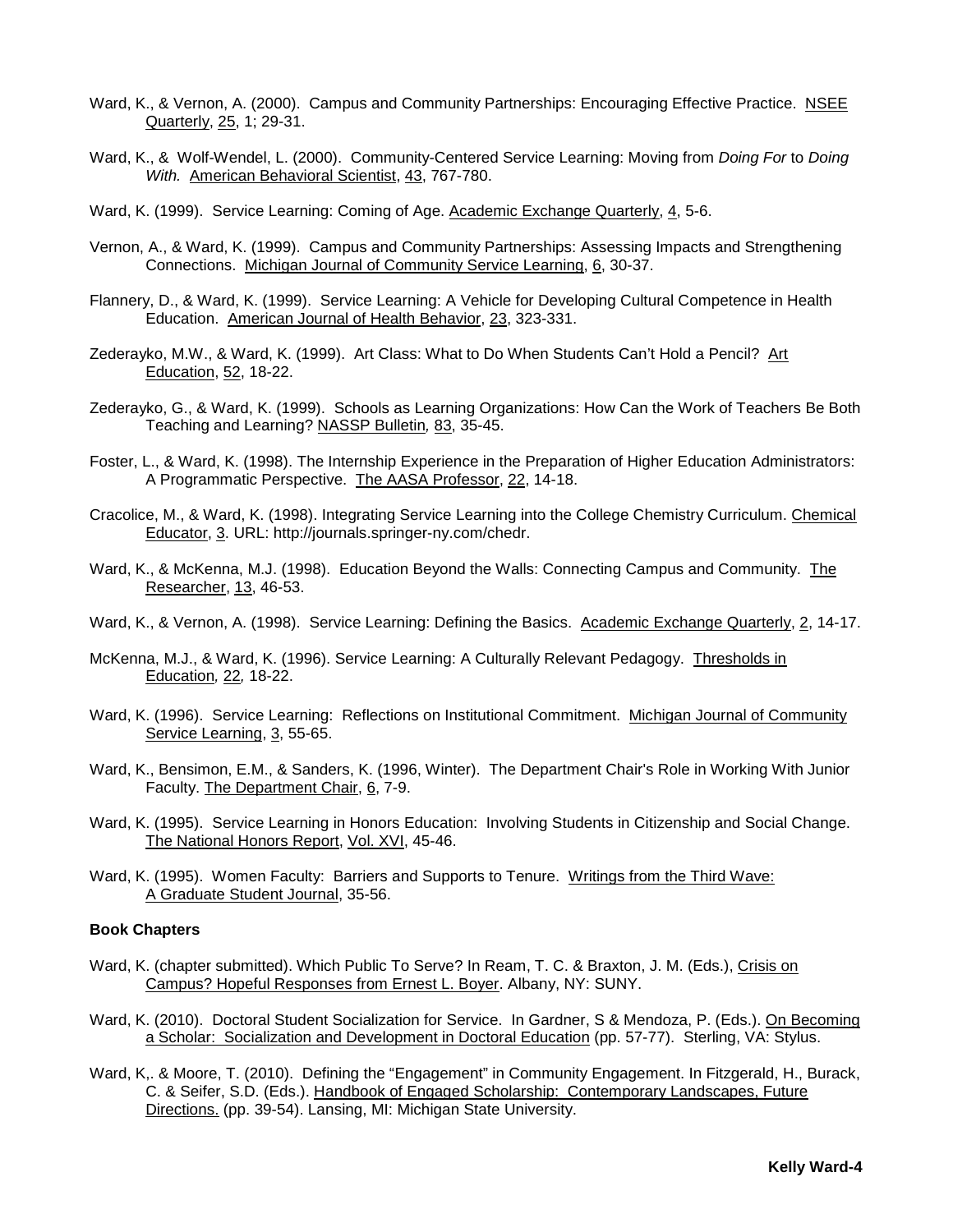- Ward, K., & Wolf-Wendel, L. (2008). Choice and Discourse in Faculty Careers: Feminist Perspectives of Work and Family. In Glazer-Raymo, J. (Ed.). Unfinished Agendas: New and Continuing Gender Challenges in Higher Education (pp. 253-271). Baltimore, MD: Johns Hopkins University.
- Guillory, J., & Ward, K. (2008). Tribal Colleges and Universities: Identity, Invisibility, and Current Issues. In Gasman, M.B., Baez, B., & Turner, C.S. (Eds.) Interdisciplinary Approaches to Understanding Minority Serving Institutions (pp. 91-110). Albany, NY: SUNY.
- Wolf-Wendel, L., & Ward, K. (2006). Faculty Work and Family Life: Policy Perspectives from Different Institutional Types. In Bracken, S., Allen, J. K. & Dean, D. (Eds.). The Balancing Act: Gendered Perspectives in Faculty Roles and Work Lives (pp. 51-72). Sterling, VA: Stylus.
- Ward, K. (2005). Rethinking Faculty Roles and Rewards for the Public Good. In Kezar, A., Chambers, A..C. & Burkhardt, J.C. (Eds). Higher Education for the Public Good: Emerging Voices from a National Movement (pp. 217-234). San Francisco: Jossey Bass.
- Ward, K., & Wolf-Wendel, L. (2005). Work and Family Perspectives from Research University Faculty. In Curtis, J. (Ed.). The Challenge of Balancing Faculty Careers and Family Work (pp. 67-80).San Francisco: Jossey Bass.
- Wolf-Wendel, L., & Ward, K. (2003). Future Prospects for Women Faculty: Negotiating Work and Family. In B. Ropers-Huilman (Ed.). Gendered Futures in Higher Education: Critical Perspectives for Change (pp. 111-134). Albany, NY: SUNY Press.
- Ward, K., & Nitshke-Shaw, D. (2001). Institutionalizing Service Learning in Teacher Education: Perspectives from Phase Theory. In J. Anderson, K. Swick & J. Yff (Eds.). Service Learning in Teacher Education (pp. 39-52). Washington, DC: American Association for Colleges of Teachers Education.
- Ward, K. (1998). Addressing Culture: Service Learning, Organizations, and Faculty Work. In R.A. Rhoads & J.P.F. Howard (Eds.). Service Learning: Theory and Practice (pp. 73-80)*.* San Francisco: Jossey Bass.
- Ward, K. (1996). Faculty Development for Service Learning: Lessons Learned. Expanding the Boundaries: Serving to Learn (pp. 33-36). Washington, DC: Corporation for National Service.
- Ward, K. (1996). Tribal Colleges: Responding to Cultural Needs. In D. Droge (Ed.). Disciplinary Pathways to Service Learning (pp. 88-99). Mesa, AZ: National Center for Community Colleges.

# **Peer-Reviewed Full Paper Conference Proceedings**

Ward, K. (1993). Women Faculty: Socialization and the Tenure Process. In Gender Issues in the Classroom and on Campus: Focus on the 21st Century (pp. 347-352). Washington, DC: American Association of University Women.

# **Other Publications**

- Ward, K., & Wolf-Wendel, L. (2012). Breast Practices—Negotiating Family and Academic Life. Retrieved October 16, 2012 from http://21stcenturyscholar.org/2012/10/16/breast-practices-negotiating-familyand-academic-life/
- Ward, K. A., & Levi, M.C. (2012). Review of the book Reconstructing policy in higher education: Feminist poststructural perspectives. Edited by Elizabeth Allan, Susan Iverson, and Rebecca Ropers-Huilman (Routledge, 2010). The Journal of Higher Education (Book Review).
- Ward, K. (2012). Establishing the Family-Friendly Campus. The Department Chair. (Book Review).
- Keafer, B. & Ward, K. (2010). Faculty in STEM Departments: Creating a Culture to Foster Diversity*.* The Department Chair, 21(1): 5-7.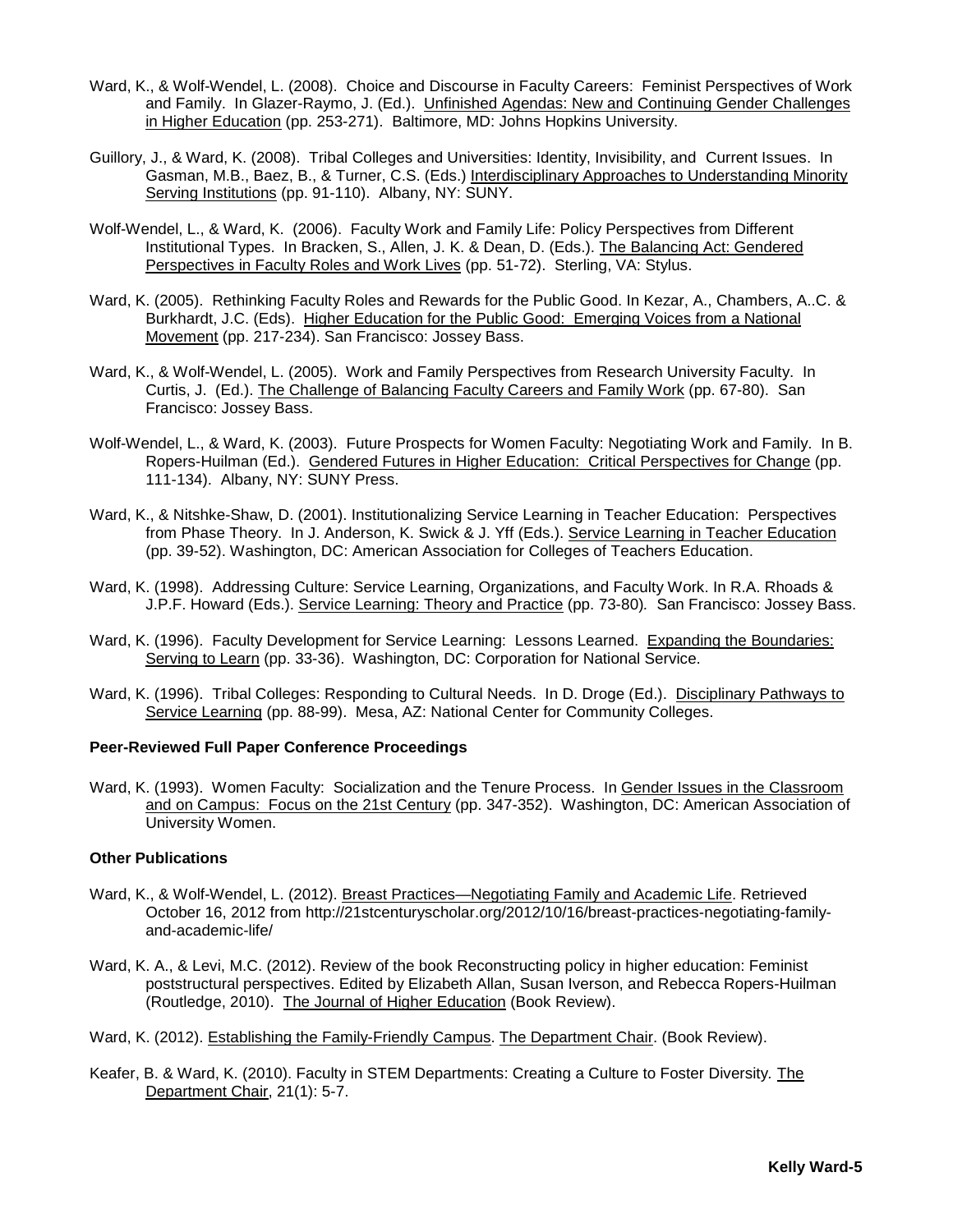- Ward, K., & Wolf-Wendel, L. (2009). Academic Careers and Children: Lifelong Commitments. Teachers College Record. September 29, 2009. [http://www.tcrecord.org](http://www.tcrecord.org/) ID 15780.
- Ward, K., & Wolf-Wendel, L. (2009). Academic Motherhood: Negotiating Work and Family. AAUW Outlook, 13- 15.
- Ward, K., & Gardner, S. (2008). Three Magic Letters: Getting to Ph.D. Journal of Higher Education, 79(2), 240- 242. (Book Review).
- Doty, V., & Ward, K. (2007). Reconsidering Faculty Roles. Review of Higher Education. 31(1), 128-129. (Book Review).
- Ward, K., & Wolf-Wendel, L. (2007, Summer). The Chair's Role in Helping Faculty Negotiate Work and Family Issues. The Department Chair Newsletter*,* 18(1), 1-3.
- Ward, K., & Wolf-Wendel, L. (2007, May 17). Managing Work and Family on the Tenure Track. Teachers College Record.
- Wolf-Wendel, L., & Ward, K. (2007, Spring/Summer). Managing to have children on the tenure track: A qualitative study. Newsletter of the Committee on the Status of Women in the Economics Profession*,*7- 9.
- Moore, T.L., & Ward, K. (2006). University, Inc.: The Corporate Corruption of Higher Education*.* Review of Higher Education, 29(3), 422-423. (Book Review).
- Gardner, S., & Ward, K. (2005). Pathways to the Professoriate. Review of Higher Education, 28, 430-431. (Book Review).
- Ward, K., & Wolf-Wendel, L. (2004, November-December). Fear Factor: How Safe Is It to Make Time for Family? Academe, 28-31.
- Ward, K. (2004, Fall). The Department Chair's Role in Creating Engaged Departments. The Department Chair.
- Ward, K., & Marshall, S. (2003). Tenure in the Sacred Grove: Issues and Strategies for Women and Minority Faculty. Journal of General Education, 52, 145-149. (Book Review).
- Ward, K., & Bensimon, E.M. (2003). Engendering Socialization. In K.Renn & A. Martinez Aleman (Eds.). Women in Higher Education: An Encyclopedia. Santa Barbara, CA: ABC-CLIO.
- Ward, K. (2002). Tribal Colleges. In J. Forest & K. Kinser (Eds.). Higher Education in the United States: An Encyclopedia. Santa Barbara, CA: ABC-CLIO.
- Ward, K. (2002). Service. In J. Forest & K. Kinser (Eds.). Higher Education in the United States: An Encyclopedia. Santa Barbara, CA: ABC-CLIO.
- Ward, K. (1998). Community Service and Higher Learning: Explorations of the Caring Self Michigan Journal of Community Service Learning, 5, 122-125. (Book Review).
- Ward, K., & Foster, L. (1997). The Practice of Academic Administration: Internships in Higher Education Programs. Resources in Education. ED 402830. (also abstracted in Higher Education Abstracts, 32(4))
- Ward, K. (1997). Discipline Based Approaches to Teaching Ethics (Book Review) Journal of Mass Media Ethics*,*   $2,63-64.$
- Bensimon, E.M., Ward, K., & Tierney, W.G. (1993). The Penn State Tenure-Track Faculty Study. University Park, PA: Penn State University.

# **WORKS-IN-PROGRESS**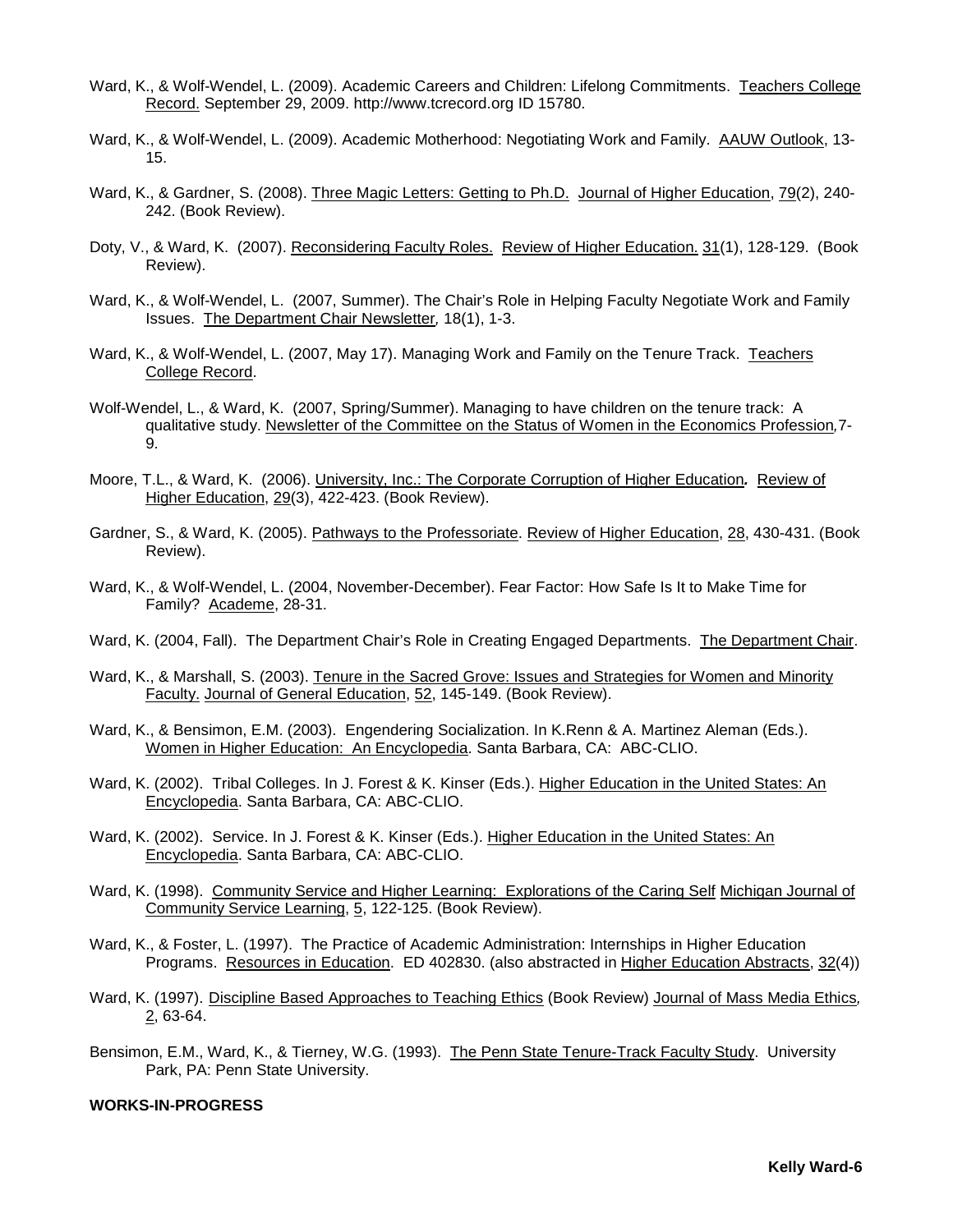- Ward, K. (book review in preparation). Academic Motherhood in a Post-Second Wage Context: Challenges, Strategies, and Possibilities. Edited by Lynn O'Brien Hallstein and Andrew O'Reilly (Bradford, ON: Demeter Press, 2012). Labour/Le Travail.
- Ward, K. (book review in preparation). Maureen Baker, Academic Careers and the Gender Gap (Vancouver, BC: UBC Press, 2012). Labour/Le Travail.
- Ward, K. (article in preparation). Men and Women Who Leave: Perspectives from STEM faculty. Journal of Women in Science and Engineering.
- Ward, K. & Wolf-Wendel, L. (article in preparation). Work and Family for Faculty: Does Discipline Matter? Journal of Higher Education.

## **PRESENTATIONS Peer-Reviewed**

- November 2012 Crisis on Campus? Hopeful Responses from Ernest L. Boyer. Symposium presentation at the annual meeting of the Association for the Study of Higher Education. Las Vegas, NV.
- November 2012 Department chairs and faculty development: Transcending liminality. Paper presentation at the annual meeting of the Association for the Study of Higher Education. Las Vegas, NV.
- November 2012 The mamas and the papas: Critical conversations about work and family. Paper presentation the annual meeting of the Association for the Study of Higher Education. Las Vegas, NV.
- October 2012 The Integration of Work and Family: Perspectives of Early and Mid Career Academic Women. Women's Leadership Conference. University of Idaho, Moscow, Idaho.
- June 2012 Academic motherhood: Managing work and family throughout the career. Paper presentation at the annual meeting of the Work and Family Research Network Conference. New York, New York.
- April 2012 Female faculty at mid-career. Paper presentation at the annual meeting of the American Educational Research Association. Vancouver, British Columbia.
- November 2011Research to practice for academic leaders: A focus on the department chair. Symposia presentation at the annual meeting of the Association for the Study of Higher Education. Charlotte, North Carolina.
- November 2010Women academics in computer science: perspectives from Romania. Paper presentation at the annual meeting of the Association for the Study of Higher Education. Indianapolis, Indiana.
- November 2010The Challenges of Me-Search in Higher Education. Paper presentation at the annual meeting of the Association for the Study of Higher Education. Indianapolis, Indiana.
- November 2010Evidence-informed conceptions of teaching in higher education. Symposium presentation at the annual meeting of the Association for the Study of Higher Education. Indianapolis, Indiana.
- November 2010Policy Perspectives on Women in STEM: Organizational Perspectives on NSF ADVANCE Grants. Presentation at the annual meeting of the Association for the Study of Higher Education. Indianapolis, Indiana.
- April 2010 Preparing Graduate Students for Faculty Service Roles. Paper presentation at the annual meeting of the American Educational Research Association, Denver, Colorado.
- April 2010 Academic Motherhood: Managing Work and Family in the Sciences. Paper presentation at the annual meeting of the Association of Southeastern Biologists. Asheville, North Carolina.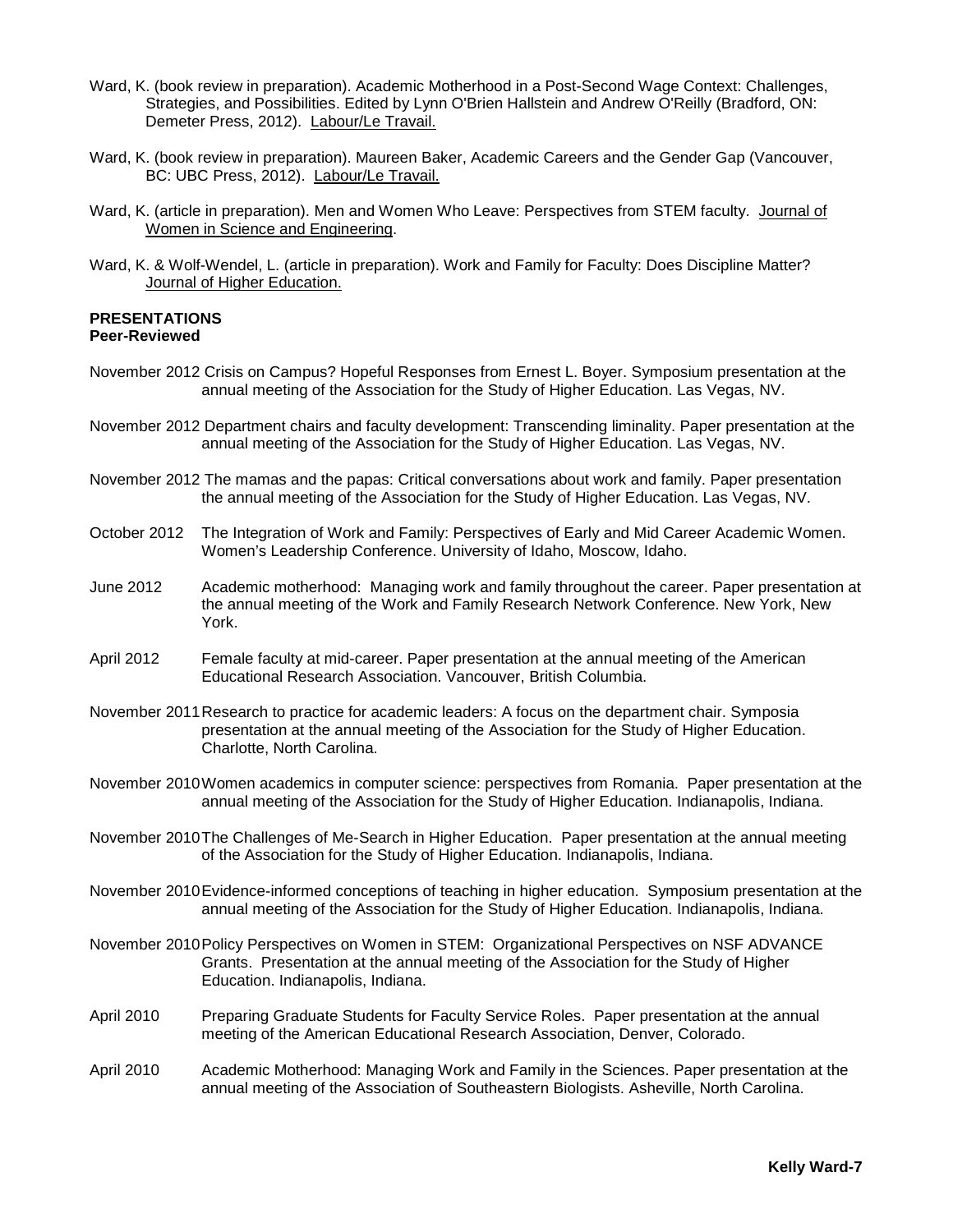- November 2009Longitudinal Perspectives on Work and Family for Faculty. Paper presentation at the annual meeting of the Association for the Study of Higher Education. Vancouver, British Columbia.
- November 2008Lost in Translation: Speaking Engagement in the Research Imperative. Paper presentation at the annual meeting of the Association for the Study of Higher Education. Jacksonville, Florida.
- November 2007 The Tangled Web We Weave: The Overlap and Unique Contribution of the Theories of Involvement, Engagement and Integration. Paper presentation at the annual meeting of the Association for the Study of Higher Education, Louisville, Kentucky.
- April 2007 Academic Motherhood: Managing Complex Roles in Research Universities. Paper presentation at the annual meeting of the American Educational Research Association, Chicago, Illinois.
- April 2007 Faculty at Work as Teachers, Scholars and Citizens: Managing Integration and Complexity. Paper presentation at the annual meeting of the American Educational Research Association, Chicago, Illinois.
- November 2006Choice and Discourse in Faculty Careers: A Feminist Perspective on Work and Family. Paper presentation at the annual meeting of the Association for the Study of Higher Education. Anaheim, California.
- April 2006 How Liberal Arts College Faculty Manage Career and Family. Paper presentation at the annual meeting of the American Educational Research Association. San Francisco, California.
- November 2005 Faculty Life at Comprehensives: Between a Rock and a Hard Place. Paper presentation at the annual meeting of the Association for the Study of Higher Education. Philadelphia, Pennsylvania.
- November 2005Tribal Colleges: Identity, Invisibility and Innovation. Paper presentation at the annual meeting of the Association for the Study of Higher Education. Philadelphia, Pennsylvania.
- November 2005Holistic Student Development: Campus Perspectives. Paper presentation at the annual meeting of the Association for the Study of Higher Education. Philadelphia, Pennsylvania.
- April 2005 Community College Faculty and Motherhood. Paper presentation at the annual meeting of the American Educational Research Association. Montreal, Canada.
- January 2005 Engaging Campus Conversation for Holistic Student Development. Presentation at the annual meeting of the American Association of Colleges and Universities. San Francisco, California.
- November 2004Enhancing Understanding of Faculty Roles and Work Lives: Research on Organizational Contexts and Gender Equity. Paper presentation at the annual meeting of the Association for the Study of Higher Education. Kansas City, Missouri.
- November 2004From Disciplinarian to Change Agent: How the Civil Rights Era Changed the Profession of Student Affairs. Paper presentation at the annual meeting of the Association for the Study of Higher Education. Kansas City, Missouri.
- November 2004Balancing Faculty Work And Family Responsibilities. Paper presentation at the annual meeting of the Association for the Study of Higher Education. Kansas City, Missouri.
- November 2004Faculty as Consultants: Reconciling Public Service and Individual Gain. Paper presentation at the annual meeting of the Association for the Study of Higher Education. Kansas City, Missouri.
- April 2004 Faculty as Consultants: Private Gain or Public Good? Presentation at the annual meeting of the American Educational Research Association. San Diego, California.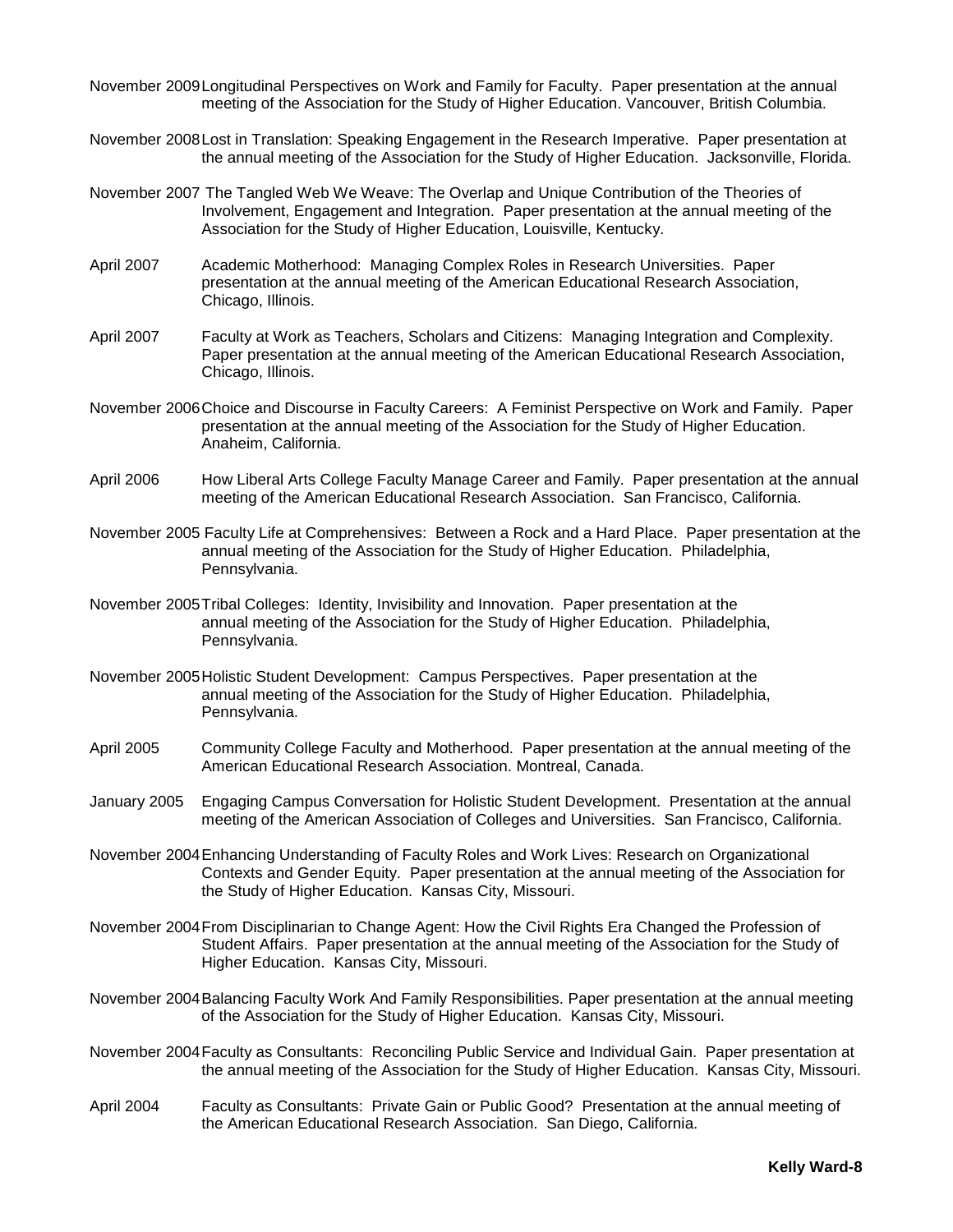- April 2004 Enhancing Understanding of Faculty Work Lives. Presentation at the annual meeting of the American Association for Higher Education. San Diego, California.
- February 2004 Academic Motherhood: Policy and Institutional Perspectives. Presentation at the annual meeting of Gendering Research Across Campus. Pullman, Washington.
- November 2003Academic Motherhood: Variations by Institutional Type. Presentation at the annual meeting of the Association for the Study of Higher Education. Portland, Oregon.
- November 2003 Student Affairs Practitioners in the Civil Rights Era. Presentation at the annual meeting of the Association for the Study of Higher Education. Portland, Oregon.
- April 2003 Recognizing and Rewarding Faculty Service: Making the Case for the Scholarship of Engagement. Presentation at the annual meeting of the American Educational Research Association. Chicago, Illinois.
- March 2003 Student Affairs Practitioners in the Civil Rights Era. Presentation at the annual meeting of the National Association of Student Personnel Administrators. St. Louis, Missouri.
- November 2002 Establishing a Research Agenda for Work and Family Concerns in Higher Education. Presentation at the annual meeting of the Association for the Study of Higher Education. Sacramento, California.
- November 2002 Career Trajectories: Personal Accounts of Career Paths in Higher Education. Presentation at the annual meeting of the Association for the Study of Higher Education. Sacramento, California.
- April 2002 Tenure Track Faculty: Negotiating Work and Family. Presentation at the annual meeting of the American Educational Research Association. New Orleans, Louisiana.
- April 2002 Clarifying Faculty Service Roles. Presentation at the annual meeting of the American Educational Research Association. New Orleans, Louisiana.
- November 2001 The Social Role of Higher Education: Administrative, Faculty, and Student Perspectives. Presentation at the annual meeting of the Association for the Study of Higher Education. Richmond, Virginia.
- November 2001 Academic Mothers: Managing Complex Roles in Research Universities. Presentation at the annual meeting of the Association for the Study of Higher Education. Richmond, Virginia.
- November 2001 A focused dialogue with the author of The Band Played Dixie: Race and Liberal Consciousness at Ole Miss. Presentation at the annual meeting of the Association for the Study of Higher Education. Richmond, Virginia.
- November 2000 Teaching Higher Education Courses via Web Courses, Service Learning and Case Studies. Presentation at the annual meeting of the Association for the Study of Higher Education. Sacramento, California.
- April 2000 Insights from Multiple Perspectives: Collaboration in the Scholarly Writing Process. Presentation at the annual meeting of the American Educational Research Association. New Orleans, Louisiana.
- February 2000 Effective Partnerships for Service Learning: Recommendations to Improve Practice. Presentation at the annual meeting of the American Association of Colleges for Teacher Education. Chicago, Illinois.
- November 1999 Community Perspectives on Service Learning and Student Volunteerism. Presentation at the annual meeting of the Association for the Study of Higher Education. San Antonio, Texas.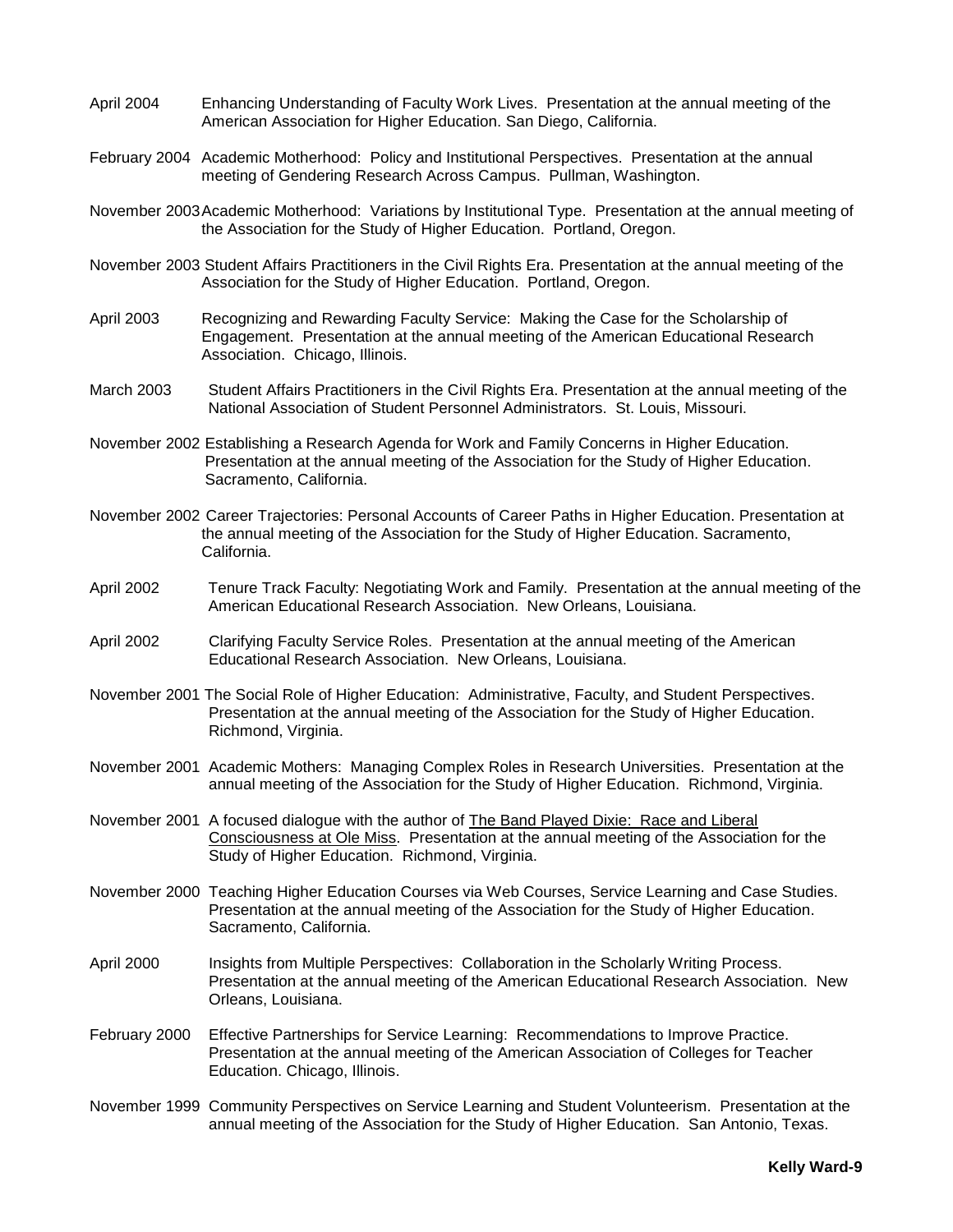October 1999 Serving the Community? Developing Effective Partnerships for Service Learning. Presentation at the annual meeting of the Northern Rocky Mountain Educational Research Association. Jackson, Wyoming. April 1999 Voices of Leadership: Presidential Perspectives. Presentation at the annual meeting of the American Educational Research Association. Montreal, Canada. November 1998 "A Slice of Reality": Internships in Higher Education Programs. Presentation at the annual meeting of the Association for the Study of Higher Education. Miami, Florida. November 1998 Curricular Effects on Students. Presentation at the annual meeting of the Association for the Study of Higher Education. Miami, Florida. October 1998 Relevant Connections: Assessing the Impacts of Service Learning. Presentation at the annual meeting of the Northern Rocky Mountain Educational Research Association. Pray, Montana. April 1998 Service Learning in Health Education. Presentation at the annual meeting of the American Educational Research Association. San Diego, California. April 1998 Campus Climate and Identity. Presentation at the annual meeting of the American Educational Research Association. San Diego, California. November 1997 A Discourse Analysis of Community Based Learning: Moving from "I" to "We." Presentation at the annual meeting of the Association for the Study of Higher Education. Albuquerque, New Mexico. October 1997 Service Learning and Teacher Preparation: A Necessary Partnership. Presentation at the annual meeting of the Northern Rocky Mountain Educational Research Association. Jackson, Wyoming. March 1997 Service Learning in Special Focus Colleges. Presentation at the annual meeting of the National Association of Student Personnel Administrators. Chicago, Illinois. March 1997 Affirmative Action and Assessment. Presentation at the annual meeting of the American Educational Research Association. Chicago, Illinois. November 1996 The Practice of Academic Administration: Internships in Higher Education Programs. Presentation at the annual meeting of the Association for the Study of Higher Education. Memphis, Tennessee. April 1996 Service Learning: Reflections on Institutional Commitment. Presentation at the annual meeting of the American Educational Research Association. New York, New York. November 1995 Mentoring for Publication. Presentation at the annual meeting of the Association for the Study of Higher Education. Orlando, Florida. October 1995 Engaged Classrooms: Service Learning Education. Presentation at the annual meeting of the Montana Education Association. Missoula, Montana. April 1995 Pedagogical Practices and Mentoring. Presentation at the annual meeting of the American Educational Research Association. San Francisco, California. April 1995 Collegiality for Tenure-Track Faculty. Presentation at the annual meeting of the American Educational Research Association. San Francisco, California. March 1995 Working with Junior Faculty: The Department Chair's Role. Presentation at the annual meeting of the American Association for Higher Education. Washington, D.C.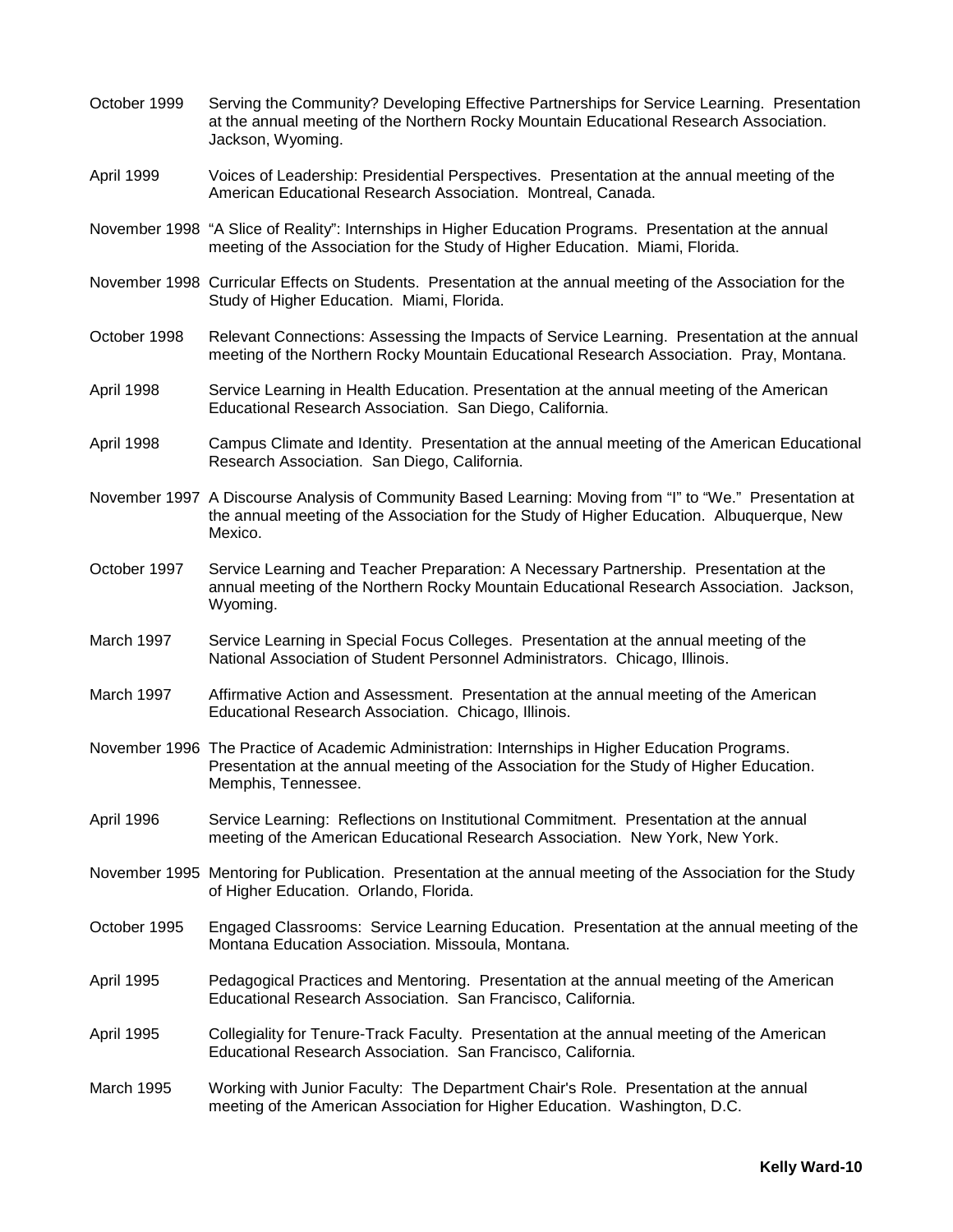- April 1994 Faculty Socialization: Women on the Tenure-Track. Presentation at the annual meeting of the American Educational Research Association. New Orleans, Louisiana.
- April 1994 Mentoring Women in(to and through) Academia: Strategies for Shattering the Glass Ceiling. Presentation at the annual meeting of the American Educational Research Association. New Orleans, Louisiana.
- November 1993 Research on Faculty: Expanding the Knowledge Boundaries. Presentation at the annual meeting of the Association for the Study of Higher Education. Pittsburgh, Pennsylvania.
- November 1993 The Interaction of Race, Gender, Class, and Sexual Identity in the Socialization of Faculty. Presentation at the annual meeting of the Association for the Study of Higher Education. Pittsburgh, Pennsylvania.
- October 1993 Irigaray on Social Reproduction in Education. Presentation at the annual meeting of the Bergamo Conference of Curriculum Theorizing. Dayton, Ohio.
- June 1993 Women Faculty: Socialization and the Tenure Process. Presentation at the annual meeting of the American Association of University Women. Minneapolis, Minnesota.
- April 1993 Women and People of Color on the Tenure-Track: A Comparative Study. Presentation at the annual meeting of the American Educational Research Association. Atlanta, Georgia.
- October 1992 The Redefinition of Diversity. Presentation at the annual meeting of the Association for the Study of Higher Education. Minneapolis, Minnesota.
- April 1992 Organizational Perspectives on Mission, Values, and Knowledge in Higher Education. Presentation at the annual meeting of the American Educational Research Association. San Francisco, California.

### **Invited Presentations**

- February 2013 Facilitating the Integration of Work and Family for Faculty. Roundtable Presentation. 30<sup>th</sup> Annual Academic Chairpersons Conference. San Antonio, Texas.
- February 2013 What Every Academic Chair Needs To Know. Webcast Series by Academic Impressions.
- November 2012 Academic Parenthood. Faculty Development Series. Kansas State University. Manhattan, Kansas.
- October 2012 ADVANCEing Institutional Transformation Workshop. Pullman, Washington.
- April 2012 Integrating Teaching, Research, and Service. Division J, Fireside Chat, Graduate Student Session. American Educational Research Association, Vancouver, British Columbia.
- April 2012 Balancing Work and Family. Early Career Faculty Session, American Educational Research Association, Vancouver, British Columbia.
- April 2012 Division J Emerging Scholars Workshop. American Educational Research Association, Vancouver, British Columbia.
- November 2011 Academic Careers and Motherhood: A Negotiable Road. USF ADVANCE PAID Mentorship Series. Tampa, Florida.
- March 2011 Oklahoma Campus Compact. Oklahoma City, Oklahoma.
- March 2011 Work and Family for Faculty Throughout the Career. Oklahoma State University. Stillwater, Oklahoma.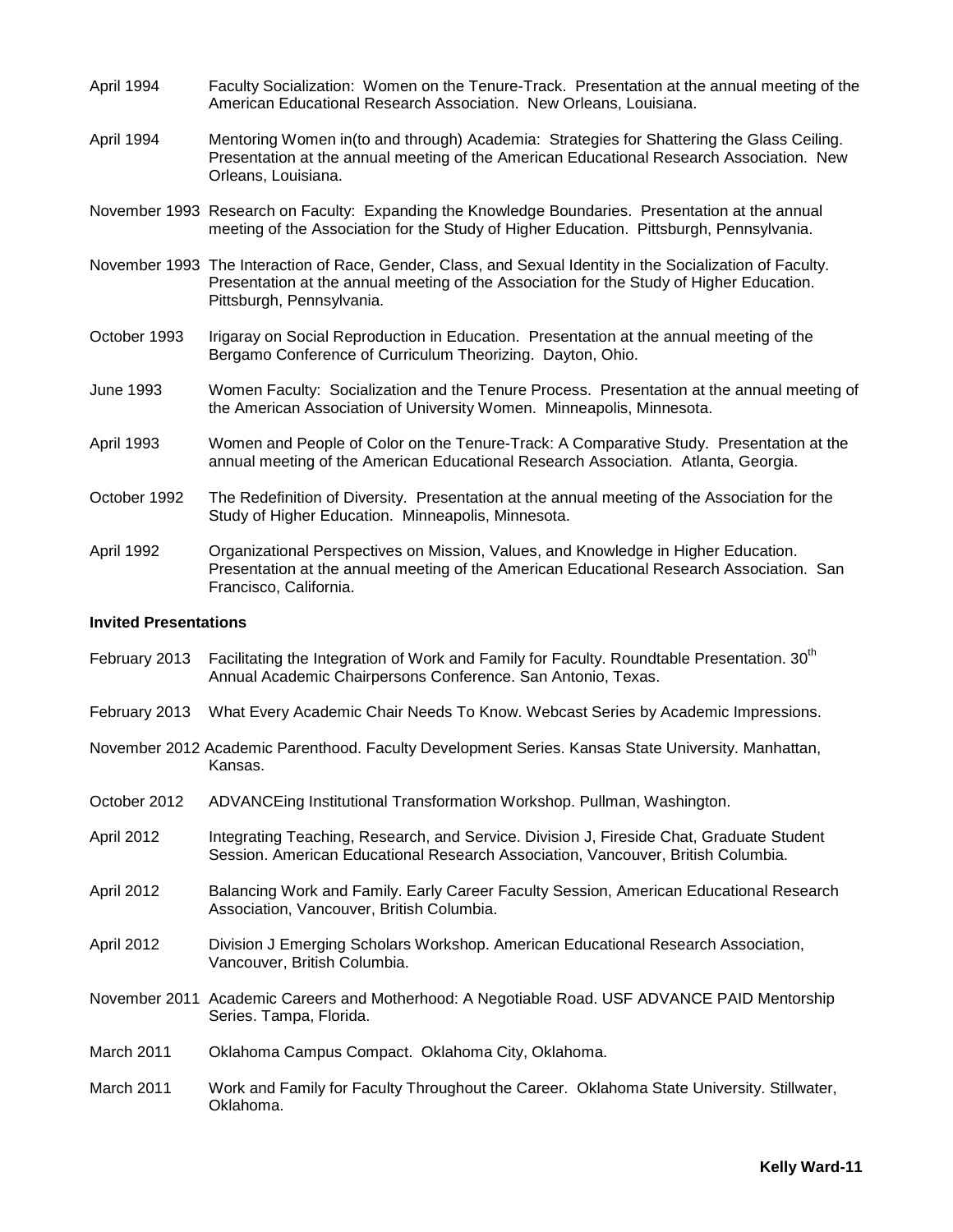|                  | November 2009 Women Faculty and Career Development. Association for Faculty Women. Washington State<br>University. Pullman, Washington.                                                       |
|------------------|-----------------------------------------------------------------------------------------------------------------------------------------------------------------------------------------------|
| May 2009         | Experiential Education. Western Carolina University. Culhowee, North Carolina.                                                                                                                |
| March 2007       | Faculty at Work: The Practice of Engaged Scholarship. National Center for the Study of<br>University Engagement Engaged Scholar Series, Michigan State University, East Lansing,<br>Michigan. |
| October 2006     | Advancing Women in Science, Technology, Engineering and Math: The Role of Family in<br>Career Decisions. AAUW Policy Summit. Seattle, Washington.                                             |
| August 2006      | TA/RA Orientation. Getting Started in the Classroom. Washington State University. Pullman,<br>Washington.                                                                                     |
| April 2006       | Balancing Work and Family in the Academy. American Educational Research Association,<br>Division J, Graduate Student and New Faculty Pre Conference. San Francisco, California.               |
| January 2006     | TA Orientation. Getting off to a Good Start with Teaching. University of Idaho. Moscow,<br>Idaho.                                                                                             |
|                  | November 2005 Undergraduate Leadership Teaching Workshop. Washington State University. Pullman,<br>Washington.                                                                                |
| August 2005      | TA/RA Orientation. 1 <sup>st</sup> Day Impressions. Washington State University. Pullman, Washington.                                                                                         |
| April 2004       | Service Learning Expo 2004. Keynote Address. Scholarship of Engagement. Washington<br>State University. Pullman, Washington.                                                                  |
| April 2004       | Annual Service Learning Symposium. Keynote Address. Civic Engagement and Service<br>Learning. The University of Montana. Missoula, Montana.                                                   |
|                  | December 2003 Gender Research Symposium. Perspectives on Work and Family. Washington State<br>University. Pullman, Washington.                                                                |
|                  | November 2003 Council for the Advancement of Higher Education Programs. Balance in Academic Jobs.<br>Annual meeting of the Association for the Study of Higher Education. Portland, Oregon.   |
| <b>July 2003</b> | American Association of University Professors, Summit on Work and Family, Washington, DC.                                                                                                     |
| June 2003        | Council of Independent Colleges, Department Chair Workshop, Philadelphia, Pennsylvania.                                                                                                       |
| April 2003       | Pre-Conference Workshop for Graduate Students and New Faculty. Annual meeting of the<br>American Educational Research Association. Chicago, Illinois.                                         |
|                  | November 2002 An Integrated View of Teaching, Research, and Service. College of Education New Faculty<br>Series. Oklahoma State University. Stillwater, Oklahoma.                             |
| <b>June 2002</b> | Council of Independent Colleges, Department Chair Workshop. St. Louis, Missouri.                                                                                                              |
| April 2001       | Mentoring Workshop for New and Aspiring Faculty. Annual meeting of the American<br>Educational Research Association. Seattle, Washington.                                                     |
| April 2000       | Creating Community Centered Service Learning. Annual Learn and Serve Conference.<br>Stillwater, Oklahoma.                                                                                     |
| October 1997     | Service Learning in Montana: An Overview for Educational Leaders. Annual meeting of the<br>Montana Conference of Education Leadership. Great Falls, Montana.                                  |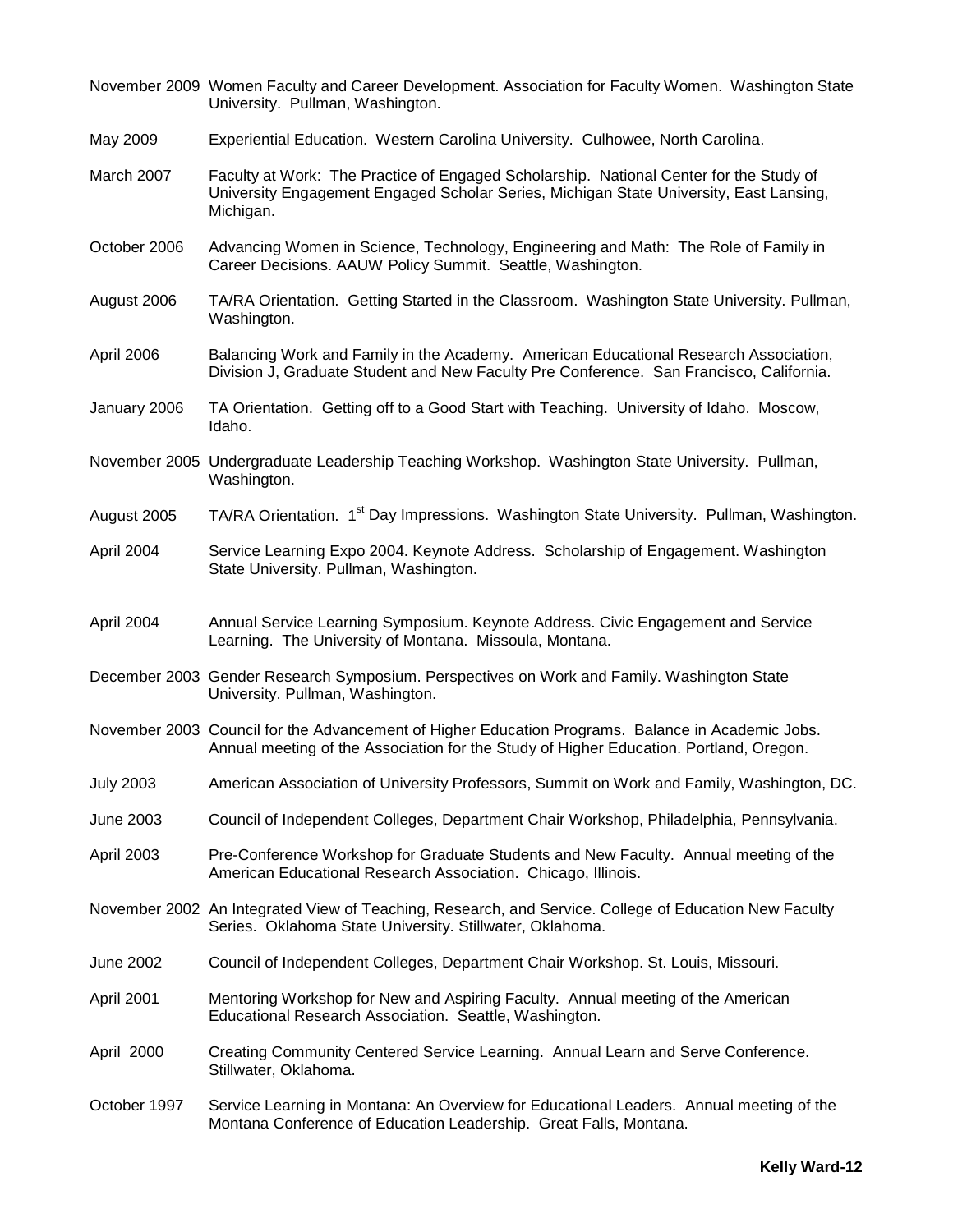- July 1997 Service Learning: A Statewide Approach. Department of Educational Leadership and Counseling Leadership Institute, Missoula, Montana.
- November 1996 Faculty Development: Institutionalizing Service Learning. Grantee meeting of the Corporation for National Service. Snowbird, Utah.
- June 1996 Institutionalizing Service Learning on Your Campus. Northwest Regional Service Learning Institute. Spokane, Washington.

#### **Other Presentations**

- November 2012 Facilitating Success in STEM Fields: Freedom to Learn, Intrinsic Motivation, and Self-Efficacy. Session discussant. Annaul meeting of the Association for the Study of Higher Education. Las Vegas, Nevada.
- April 2012 Teaching and Learning for Faculty. Session discussant/critic. Annual meeting of the American Educational Research Association. Vancouver, British Columbia.
- March 2008 Saved by the Bell: Professional Development in Teaching. Session discussant/critic. Annual meeting of the American Educational Research Association. New York, New York.
- November 2006 The State of Community-University Engagement in Higher Education. Session discussant/critic. Annual meeting of the Association for the Study of Higher Education. Anaheim, California.
- April 2006 Graduate Education and the Development of Scholars and Faculty. Session discussant/critic. Annual meeting of the American Educational Research Association. San Francisco, California.
- April 2006 Time in the Balance: Postsecondary Faculty Priorities and Role Negotiation. Session discussant/critic. Annual meeting of the American Educational Research Association. San Francisco, California.
- April 2003 Are Students Changing? Should We? Presentation co-coordinator. Center for Teaching, Learning, and Technology. Washington State University. Pullman, Washington.
- November 2001 Faculty Work and Values. Session discussant/critic. Annual meeting of the Association for the Study of Higher Education. Richmond, Virginia.
- April 2000 Technology and Student Thinking Processes in Science Education. Session discussant/critic. Annual meeting of the American Educational Research Association. New Orleans, Louisiana.

#### **CONSULTATIONS**

2012 External Reviewer, National Science Foundation Grant, University of Kansas. 2011-present Consultant for University of Oklahoma Higher Ed Forum on Outreach and Engagement. 2010-present External Evaluator, National Science Foundation Grant for Recruitment and Retention of Women in Science, Technology, Engineering, and Math. University of Maine. March 2010 Program Review, Rowan University. Glassboro, New Jersey. March 2010 Program Review, University of North Dakota. Grand Forks, North Dakota. 2008-2009 National Science Foundation Grant for Recruitment and Retention of Diverse Faculty in Science, Technology, Engineering, and Math. Michigan State University. External evaluator.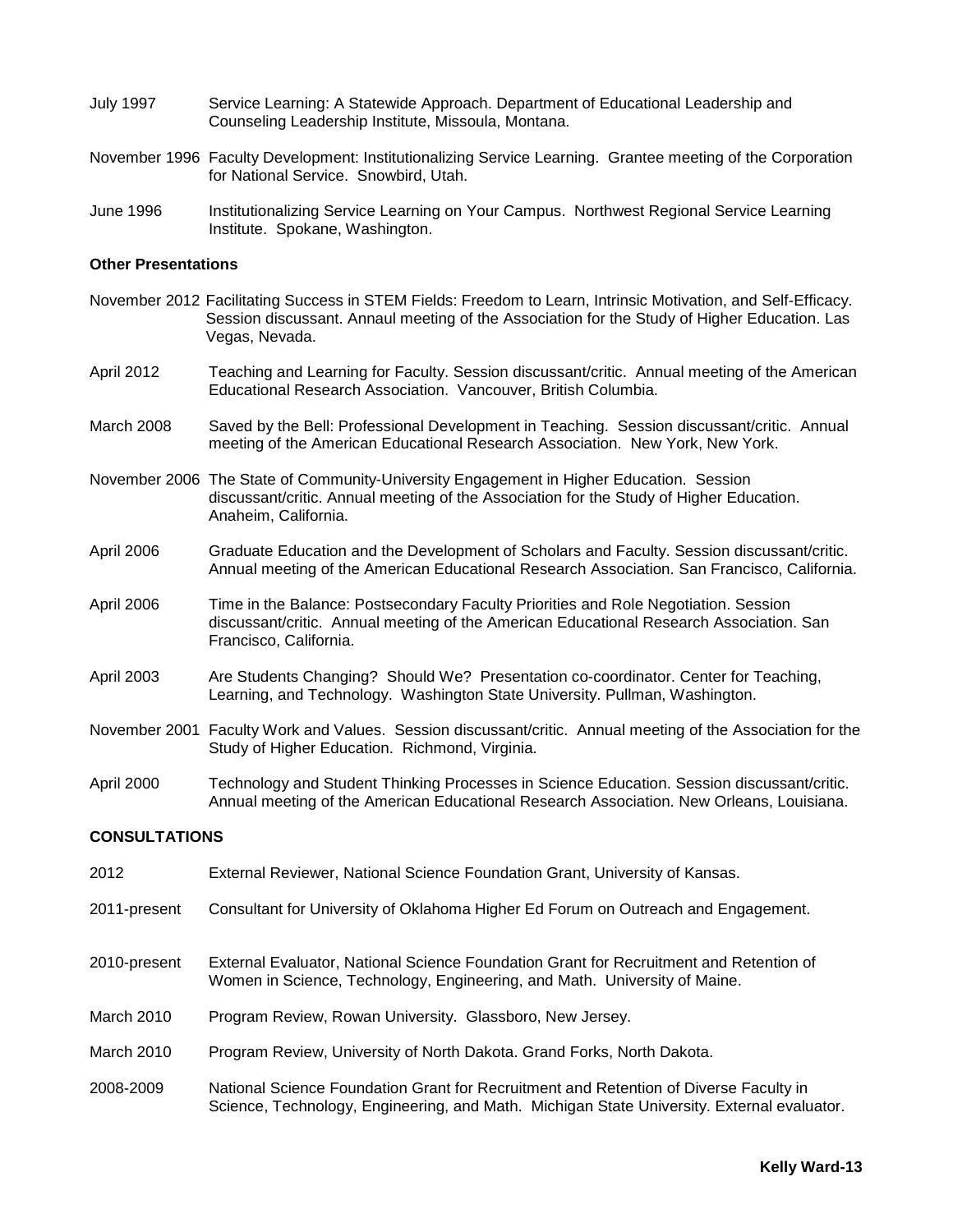- 2004-2006 National Association of College and University Business Officers. Data collection and creation of case studies to help business officers deliberate academic related decisions.
- February 2002 Mentoring New Faculty as Teachers and Scholars. Presentation and consultation at Washington University. St. Louis, Missouri.
- 2001-2003 Engaging Communities and Campuses. Faculty consultant to the Council of Independent Colleges to support campuses in their effort to integrate service learning.
- April 2001 Components of Effective Instruction. Presentation and workshop for the faculty of Oklahoma Baptist University. Shawnee, Oklahoma.

#### **TEACHING AND ADVISING**

#### **Graduate Courses Taught - Washington State University**

| ED AD 579: Administration of Higher Education                |
|--------------------------------------------------------------|
| ED AD 573: Issues in Higher Education                        |
| ED AD 560: Student Personnel Services                        |
| ED AD 564: Professional Issues in Student Affairs            |
| ED AD 563: Research in College Student Development           |
| ED AD 570: Community and Technical Colleges                  |
| ED AD 571: College Teaching                                  |
| ED AD 565: Practicum in Higher Education and Student Affairs |
| ED AD 574: Seminar in Higher Education                       |
| ED RES 563: Principles of Research                           |
| ED RES 566: Research Seminar                                 |
|                                                              |

#### **Graduate Student Advising – Washington State University (Year of Completion)**

Doctoral – Chair:

Jenny LeBeau (2012), Heidi Stanton (2011), Mary Ann Goodwin (2011), Anita Cory (2011), Lisa Skari (2011), Rosie Rimando (2011), Eleanor Finger (2010), Tami Moore (2008) [AERA Division J Dissertation of the Year], Chris Wuthrich (2008), Dana Patterson (2006), Susan Gardner (2005), Kellie Murphy, Jason Roesler, Samantha Armstrong, Rebecca Wale, Shane McKee, Kelly Newell, Linda McDermott, Rebecca Dueben, Chio Flores.

#### Doctoral – Committee:

Keith Reyes, Sean Argryss (2011), Rachel Solemsas (2011), Russ Richardson (2008), Luke Jones (2008), Justin Guillory (2008), Tammy Crawford (2007), John Traynor (2007), Carol Wysocki (2007), Diane Kelly-Riley (2006), Scott Walter (2005), Jean Sumner, Pam Foust, Terese King, Rob Borden, Meghan Burton

# Postdoctoral - Advisor

Christina Lopez (2012)

#### Master's Thesis – Chair:

Joe Nixon (2011), Karen Metzner (2011), Danielle Ellzey (2010), Vernette Doty (2008), Jenny LeBeau (2008), Jeni Watanabe (2007), Kari Dawson (2007), Clare Cady (2006), Mila Trouteva (2005), Xyan Neider (2005), Lisa Laughter (2004)

#### Master's Non-Thesis – Chair:

Brad Stewart (2012), Sol Jensen (2011), Abbie DerMeerler (2011), Randy Crowell (2011), Jessica Hunnicutt (2008), Cheryl Oliver (2008), Whitney Newman (2007), Matt Shaw (2006), Kiersten Scrima (2006), Kari Fass (2006), Kyle Jordan (2006), Karen Collins (2005), Marsh Smith (2005)

#### Master's Committee:

Lisa Schriver (2012), Kate Gannon (2010), Brooke Wolf (2009), Louise Torgerson (2008), Tyler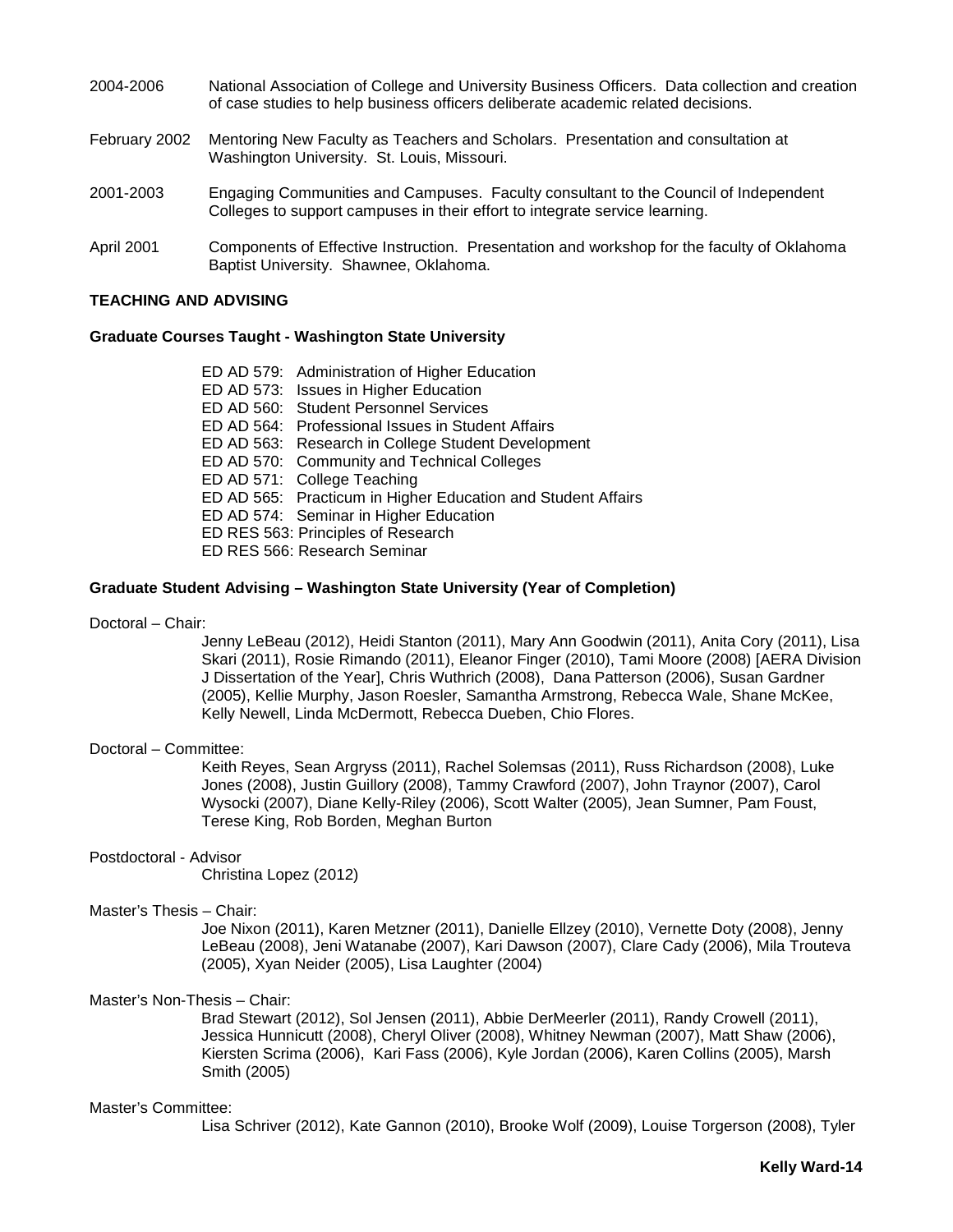Baker (2007), Kelsey Lemm (2007), Brooke Whiting (2005), Jocelyn DeJong (2005), Matt Brewer (2005), Tom Spencer (2005), Brenda Betancourt (2005), Kenley Jones (2004), Justin Hougham (2004)

McNair Undergraduate Advisor Tiana Collins (2012), Erika Camacho (2013)

## **INSTITUTIONAL SERVICE Departmental**

- 2010-present Chair, Department of Educational Leadership and Counseling Psychology, College of Education, Washington State University.
- 2006-2008 Coordinator, Higher Education Program, College of Education, Washington State University.
- 2004-2010 Member and Chair, Mentor Committees for Junior Faculty. Washington State University.
- 2004-2006 Department Representative/Member, Special Education Search Committee, Washington State University.
- 2004-2005 Member, Admissions Committee, Higher Education Program, Washington State University.
- 2003-2004 Coordinator, Higher Education Program, Brown Bag Series, Washington State University.
- 2001-2003 Coordinator, Oklahoma City Doctoral Cohort, School of Educational Studies, Oklahoma State University.
- 2000-2001 Member, Search Committee, School of Educational Studies, Oklahoma State University.
- 1999-2000 Member and Chair, Admissions Committee, School of Educational Studies, Oklahoma State University.
- 1997-1999 Representative, Library Committee, Department of Educational Leadership and Counseling, The University of Montana.

# **College/University**

| 2012         | Speaker, BA 598: Research and Professional Development PhD Seminar. Topic: Teaching<br>Your First Course, Evaluations, and Developing In-Class Discussions. November 30, 2012. |
|--------------|--------------------------------------------------------------------------------------------------------------------------------------------------------------------------------|
| 2011-present | Postdoctoral Advisor, National Science Foundation, AGEP. Washington State University.                                                                                          |
| 2012-present | Member, Search Committee, Associate Dean for Academic Affairs, College of Education,<br>Washington State University.                                                           |
| 2011-present | Invited Participant, College of Business Pro-Seminar for New PhD students, Washington State<br>University.                                                                     |
| 2011-present | Research Consultant, College Spark Research Grant, Undocumented Students. Washington<br>State University.                                                                      |
| 2009-present | Member, Research Team, National Science Foundation, ADVANCE. Washington State<br>University.                                                                                   |
| 2009-present | Member, Graduate Mentor Academy, Washington State University.                                                                                                                  |
| 2009-present | Member, College of Education Assessment Committee, Washington State University.                                                                                                |
| 2011         | Coordinator, Visiting Scholar Event, April 20, Washington State University.                                                                                                    |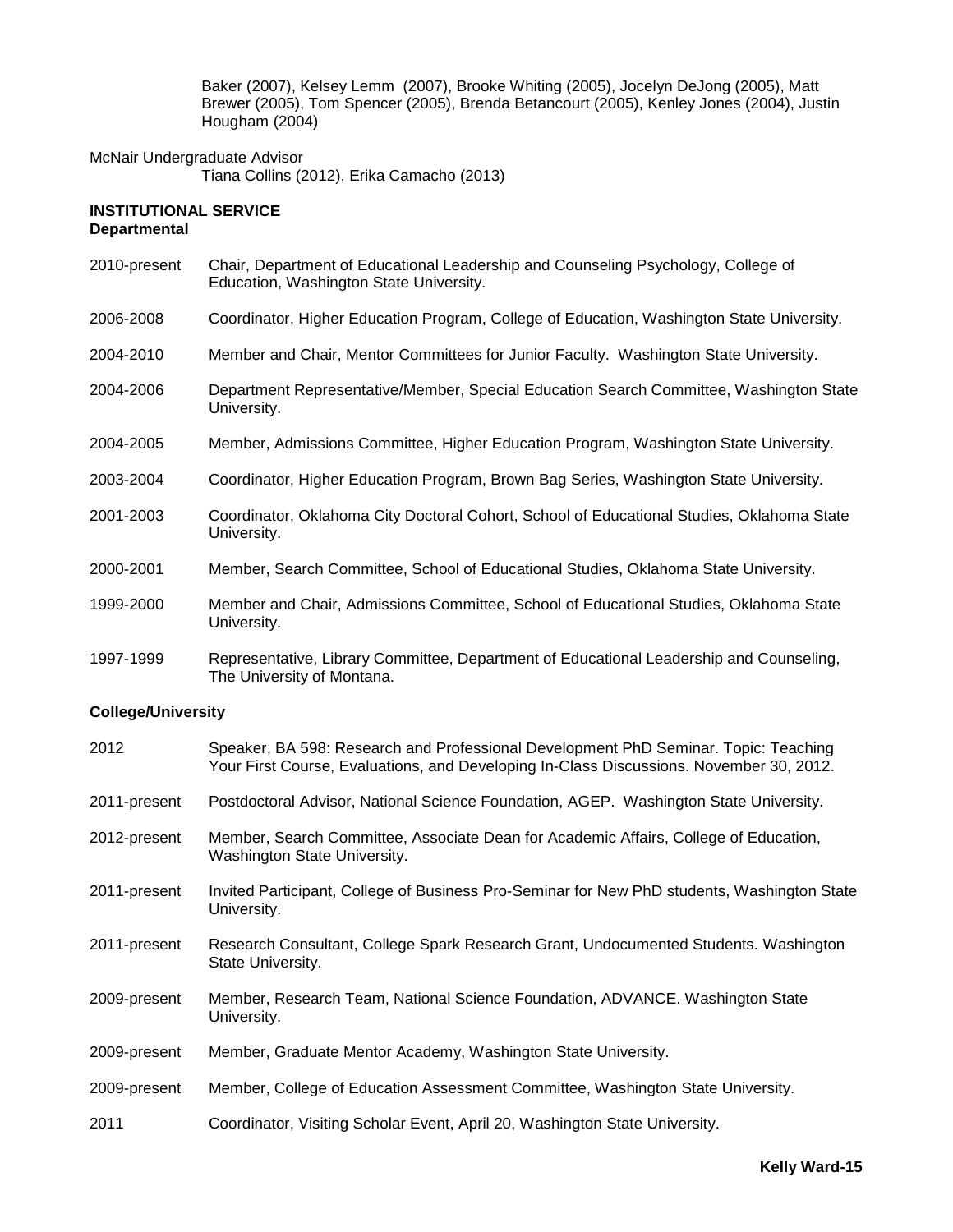| 2011                        | Invited Participant, Advocacy Board Meeting, College of Education, Washington State<br>University.         |  |
|-----------------------------|------------------------------------------------------------------------------------------------------------|--|
| 2009-2010                   | Member, Search Committee, Dean, College of Education, Washington State University.                         |  |
| 2008                        | Member, Nominations Subcommittee, Faculty Status Committee, Washington State University<br>Faculty Senate. |  |
| 2006-2007                   | Member, Graduate College, Graduate Studies Committee, Washington State University.                         |  |
| 2005-2007                   | Member, College of Education Faculty Advisory Committee, Washington State University.                      |  |
| 2005-2007                   | Member, Dean's Faculty Advisory Council, Washington State University.                                      |  |
| 2005-2007                   | Subcommittee Co-Chair/Member, Graduate Education Commission, Washington State<br>University.               |  |
| 2004-2007                   | Member, Scholarship Committee, College of Education, Washington State University.                          |  |
| 2004-2006                   | Senator, Faculty Senate, Washington State University.                                                      |  |
| 2004-2006                   | Member, Steering Committee, College of Education, Carnegie Initiative on the Doctorate.                    |  |
| 2003                        | Member, Search Committee, Director of Campus Involvement, Washington State University.                     |  |
| 2001-2003                   | Member, Faculty Governance Council, College of Education, Oklahoma State University.                       |  |
| 2001-2003                   | Chair, Kamm Lecture Series Committee, College of Education, Oklahoma State University.                     |  |
| 2000-2001                   | Member, Kamm Lecture Series Committee, College of Education, Oklahoma State University.                    |  |
| 2000-2003                   | Member, Scholarship Committee, College of Education, Oklahoma State University.                            |  |
| 1999-2003                   | Member, University Academic Reinstatement Appeals Board, Oklahoma State University.                        |  |
| 1997-1999                   | Member, Steering Committee, America Reads Montana, The University of Montana.                              |  |
| 1995-1999                   | Member, President's Service Learning Task Force, The University of Montana.                                |  |
| <b>PROFESSIONAL SERVICE</b> |                                                                                                            |  |
| 2012-present                | Reviewer, Rutgers University Press.                                                                        |  |

- 2012-present Reviewer, National Science Foundation proposal.
- 2012-present Advisory Board Member, CAREER project, University of Buffalo.
- 2012-present Reviewer, Journal of Research on Leadership Education.
- 2012-present Reviewer, PRISM: A Journal of Regional Engagement.
- 2012-present Reviewer, Research in Higher Education.
- 2012-present Reviewer, Tamara-Journal for Critical Organizational Inquiry.
- 2011-present Chair, Poster Award Committee, American Education Research Association, Division J.
- 2011-present Advisory Board Member, ASHE Reader on Gender in Higher Education.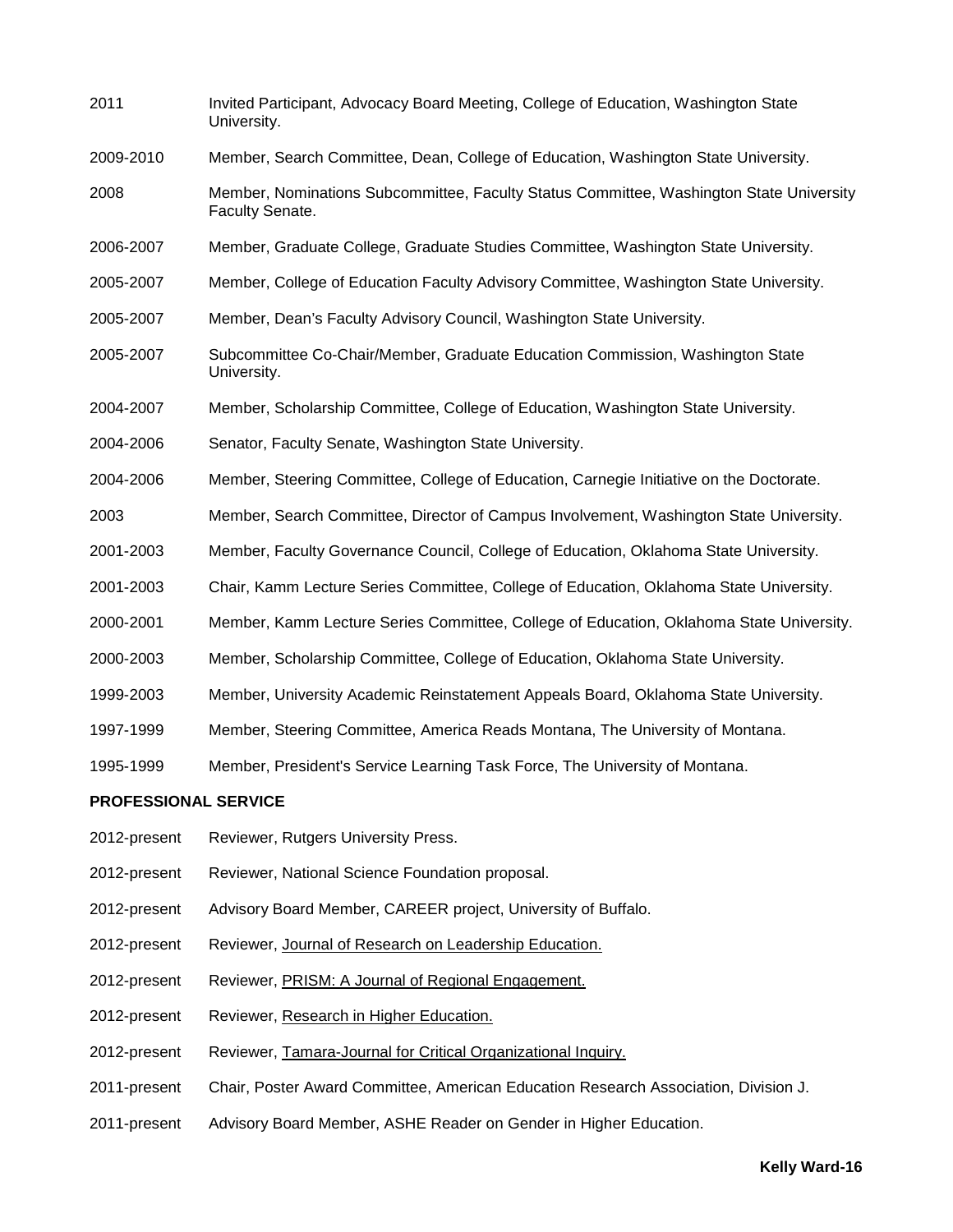| 2008-present | Reviewer, NASPA Journal about Women in Higher Education.                                                                                                                                                          |
|--------------|-------------------------------------------------------------------------------------------------------------------------------------------------------------------------------------------------------------------|
| 2006-present | Reviewer, Journal of the Professoriate.                                                                                                                                                                           |
| 2006-present | Reviewer, Social Problems.                                                                                                                                                                                        |
| 2006-present | Reviewer and Editorial Board Member, Journal of College Student Development and<br>Character.                                                                                                                     |
| 2005-present | Co-Editor, Association for the Study of Higher Education Monograph Series. Published by<br>Jossey Bass. Six editions published annually.                                                                          |
| 2004-present | Reviewer, Higher Education.                                                                                                                                                                                       |
| 2004-present | Member, Editorial Board, Michigan Journal of Community Service Learning.                                                                                                                                          |
| 2003-present | Reviewer, Journal of Higher Education.                                                                                                                                                                            |
| 1999-present | Member, National Review Panel for the Scholarship of Engagement, Kellogg Foundation.                                                                                                                              |
| 1999-present | Reviewer, Teachers College Press.                                                                                                                                                                                 |
| 1998-present | Reviewer, Review of Higher Education.                                                                                                                                                                             |
| 1996-present | Reviewer, Michigan Journal of Community Service Learning.                                                                                                                                                         |
| 1994-present | Reviewer, Annual Meeting of the Association for the Study of Higher Education.                                                                                                                                    |
| 1994-present | Reviewer, Journal of General Education.                                                                                                                                                                           |
| 1993-present | Reviewer, Annual Meeting of the American Educational Research Association.                                                                                                                                        |
| 2012         | Interview participant, Service Learning Pedagogy. University of Alabama.                                                                                                                                          |
| 2012         | External Reviewer, Promotion and Tenure (Indiana University of Pennsylvania, Florida<br>International University, University of Buffalo, Oklahoma State University, University of<br>Massachusetts Amherst)       |
| 2011         | Book Reviewer, Routledge (Taylor and Francis Group).                                                                                                                                                              |
| 2011         | External Reviewer, Promotion and Tenure (University of Massachusetts, Oklahoma State<br>University, College of William and Mary, University of Mississippi, University of Tennessee,<br>Wichita State University) |
| 2011         | Section Chair, Program Committee, Annual Meeting, Association for the Study of Higher<br>Education.                                                                                                               |
| 2010         | External Reviewer, Promotion and Tenure, University of Minnesota.                                                                                                                                                 |
| 2010         | Book Reviewer, Pearson Press.                                                                                                                                                                                     |
| 2008         | Book Reviewer, Sage Publishers.                                                                                                                                                                                   |
| 2008, 2011   | Book Reviewer, Rutgers University Press.                                                                                                                                                                          |
| 2008         | External Reviewer, Promotion and Tenure, University of Missouri.                                                                                                                                                  |
| 2007-2009    | Member, Site Selection Committee, Association for the Study of Higher Education.                                                                                                                                  |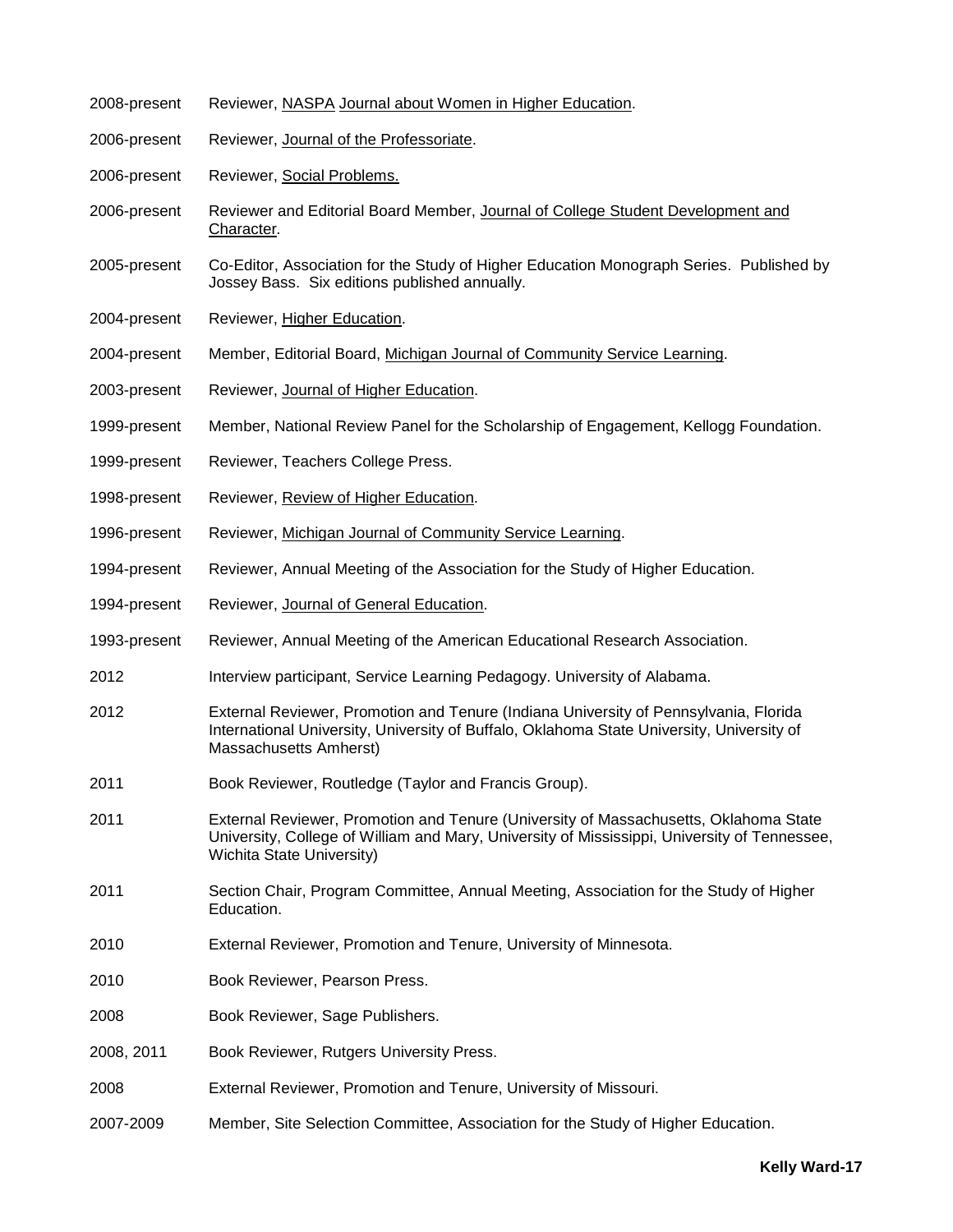| 2007-2009 | Member, ASHE Reader on College and University Curriculum Advisory Board.                                                                       |
|-----------|------------------------------------------------------------------------------------------------------------------------------------------------|
| 2007      | External Reviewer, Promotion and Tenure, Indiana University.                                                                                   |
| 2006-2007 | Member, 2007 Conference Program Committee, Association for the Study of Higher<br>Education.                                                   |
| 2005-2010 | Member, Steering Committee, American Association of University Women Summit on Women<br>in Science, Engineering, Technology, and Math Careers. |
| 2005      | Member, Awards Committee, American Educational Research Association, Division J.                                                               |
| 2004      | Reviewer, Vanderbilt Press.                                                                                                                    |
| 2004-2006 | At Large Member, Board of Directors, Association for the Study of Higher Education.                                                            |
| 2003-2004 | Member, 2004 Program Committee, American Educational Research Association, Division J.                                                         |
| 2003-2007 | Member, Advisory Board, Council of Independent Colleges, Department Chair Workshops.                                                           |
| 2001-2003 | Coordinator, New Faculty Mentoring, American Educational Research Association.                                                                 |
| 2001-2003 | Member, Editorial Board, Review of Higher Education.                                                                                           |
| 2001      | Grant Proposal Reviewer, Alfred P. Sloan Foundation.                                                                                           |
| 2001      | Member, Reserve Funds Task Force, Association for the Study of Higher Education.                                                               |
| 2000-2002 | Member, Advisory Board, ASHE Reader on Curriculum.                                                                                             |
| 2000-2002 | Member, Advisory Board, ASHE Reader on Distance Education.                                                                                     |
| 2000-2002 | Member, Awards Committee, American Educational Research Association, Division J.                                                               |
| 1999-2001 | Reviewer, Journal of Critical Pedagogy.                                                                                                        |
| 1999-2000 | Editor, Special Issues on Service Learning, Academic Exchange Quarterly.                                                                       |
| 1998-2001 | Editor, Connections, Newsletter of the American Educational Research Association,<br>Community Based Learning Special Interest Group.          |
| 1998-2004 | Reviewer, Qualitative Inquiry.                                                                                                                 |
| 1998-2000 | Member, Awards Committee, Association for the Study of Higher Education.                                                                       |
| 1997-2003 | Chair, Membership Outreach Committee, American Educational Research Association,<br>Division J (Postsecondary Education).                      |
| 1997-2000 | Contributing Editor and Reviewer, Academic Exchange Quarterly.                                                                                 |
| 1995-1997 | Member, Planning Committee, Graduate Student Research and Policy Seminar, American<br>Educational Research Association.                        |
| 1995-1996 | Member, Program Committee, Association for the Study of Higher Education.                                                                      |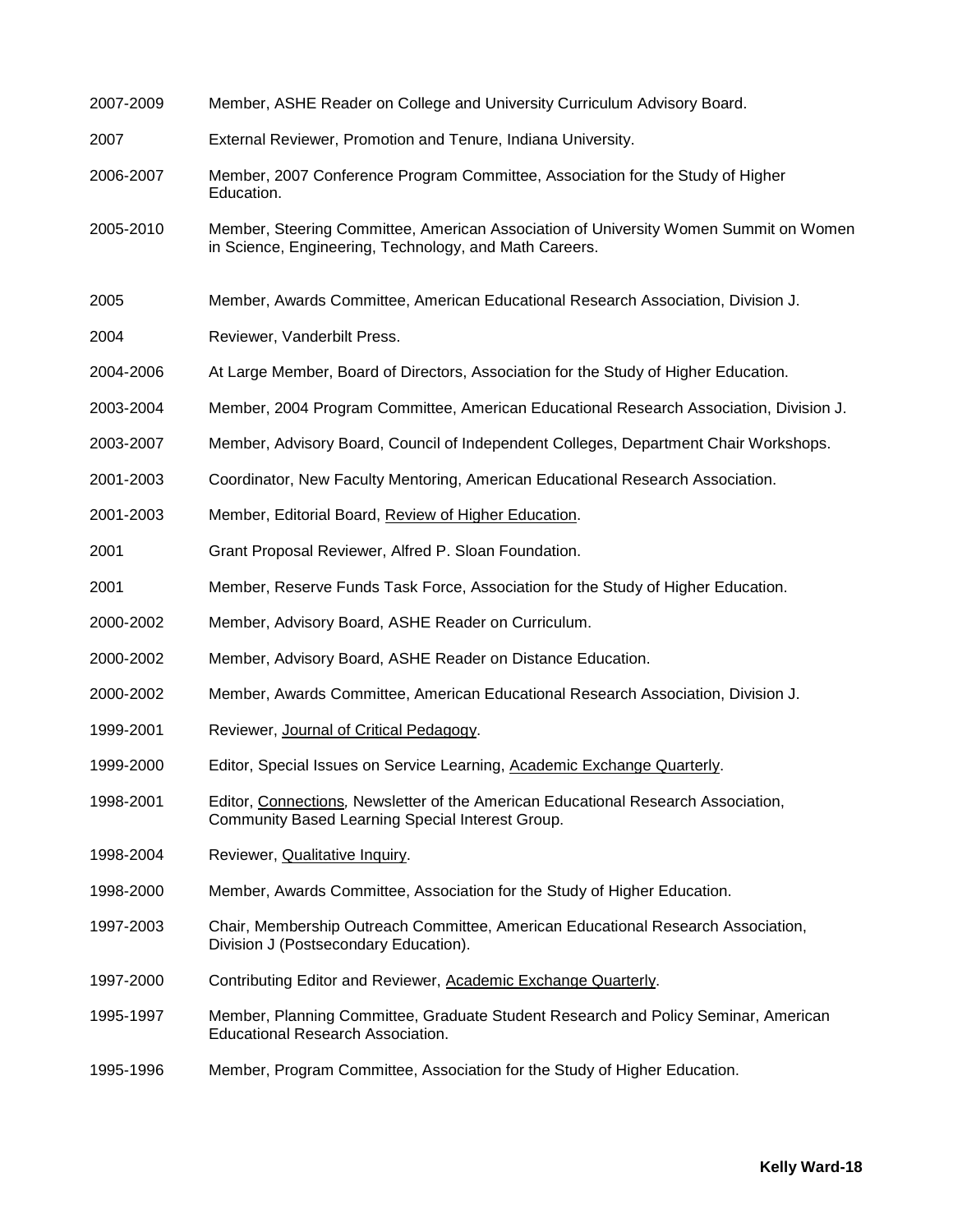- 1994-1997 Liaison, Division J (Postsecondary Education) of the American Educational Research Association to the Committee on the Role and Status of Women in Research and Development.
- 1994-1996 Member, Planning Committee, Governor's Conference on Community Service in Montana.
- 1994-1995 Coordinator, Native American Forum on Service Learning in Tribal Communities. Polson, Montana.

# **GRANTS RECEIVED**

# **(PI unless otherwise noted)**

- 2009- present \$900,000 from the National Science Foundation. ADVANCE grant for recruitment and retention of faculty in STEM. Washington State University (member of research team; member of initial grant writing team)
- 2006 2008 \$99,000 from the American Association of University Women Scholar in Residence Program to support the research project "Academic Motherhood: A Longitudinal Perspective of Work and Family for Faculty."
- 2006 2007 \$5,000 from the College of Education, Faculty Research Grant, Washington State University to support the research project "Enhancing the Scholarship of Engagement."
- 2004 2006 \$45,000 from the Alfred P. Sloan Foundation to support the research project "Institutional Barriers and Facilitators to Family Friendly Policies for Faculty Members." (Co-Principal Investigator with Lisa Wolf-Wendel)
- 2004 2006 \$200,000 from the Eli Lilly Foundation to support the research project "Faculty Involvement in Holistic Student Development." (Co-Principal Investigator with Larry Braskamp and Lois Trautvetter)
- 2003 2004 \$9,843 from the College of Education, Faculty Research Grant, Washington State University to support faculty research.
- 2001 2004 \$41,725 from the Alfred P. Sloan Foundation to support the research project "Academic Motherhood: Managing Complex Roles." (Co-Principal Investigator with Lisa Wolf-Wendel)
- 2000 2001 \$1,500 from the College of Education New Faculty Internal Grant Program, Oklahoma State University.
- 2000 2001 \$1,000 from the College of Education, Service Learning Grant, Oklahoma State University.
- 2000 2002 \$1,991 from the Office of Academic Affairs, Oklahoma State University for the OSU-Big 12 Faculty Fellowship Program.
- 1999 2000 \$1,813 from the College of Education Research Support Program, Oklahoma State University.
- 1997 2000 \$203,448 from the American Association for Colleges of Teacher Education/Corporation for National Service for the project "Service Learning and Teacher Education: A Necessary Partnership." (Co-Principal Investigator with Marian McKenna)
- 1997 1999 \$2,200 from The University of Montana Research Grant program for the project "The College Presidency: Voices of Leadership in a Time of Crisis, Transition, and Change." (Co-Principal Investigator with Lenoar Foster)
- 1996 1997 \$20,500 from the Corporation for National Service to integrate service learning in architecture and the sciences.
- 1995 1996 \$10,000 from the national Campus Compact and Corporation for National Service to produce a